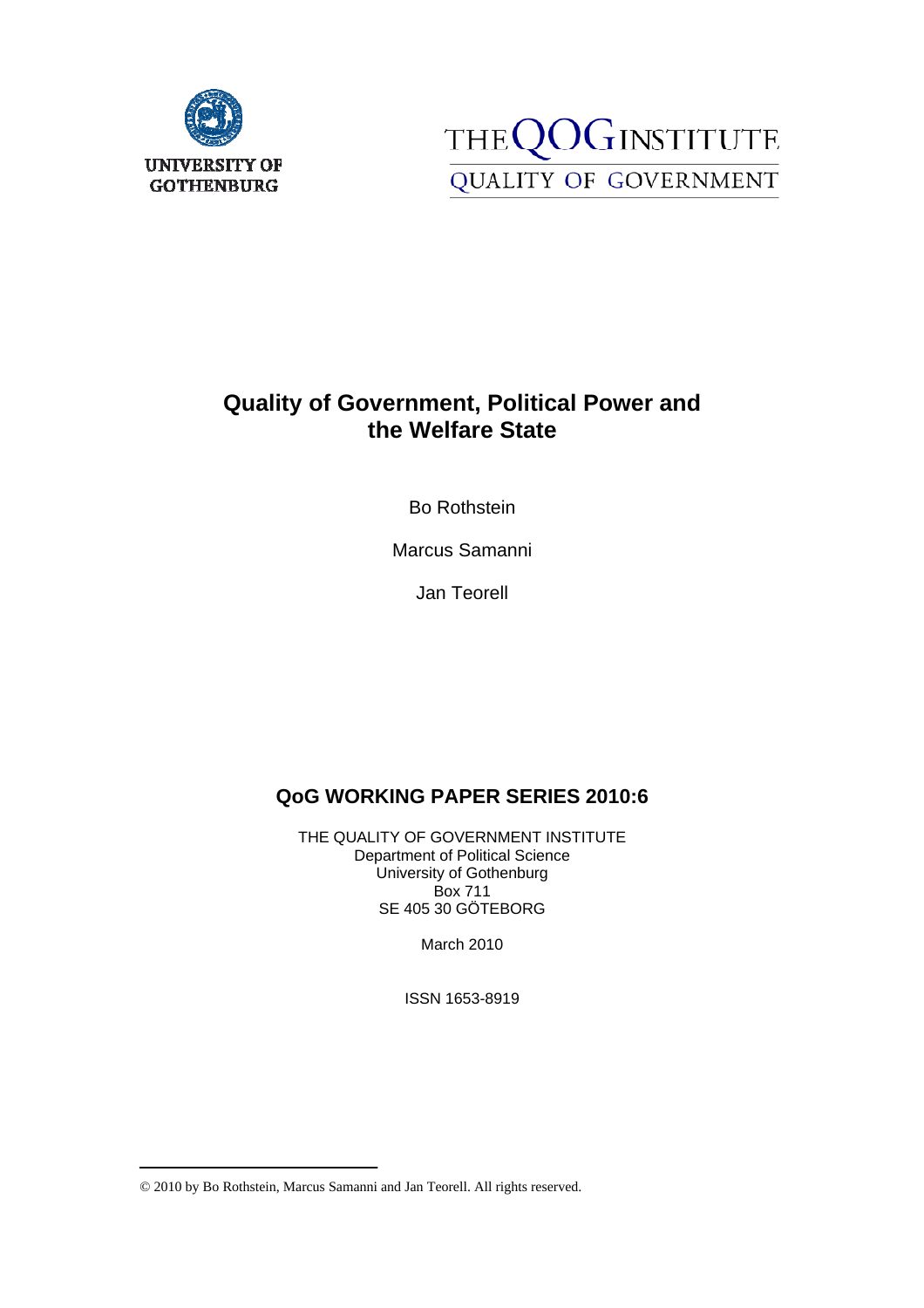Quality of Government, Political Power and the Welfare State Bo Rothstein Marcus Samanni Jan Teorell QoG Working Paper Series 2010:6 March 2010 ISSN 1653-8919

#### **Abstract:**

Why have different industrialized capitalist market economies developed such varying systems for social protection and social insurance? The hitherto most successful theory for explaining this is the Power Resource Theory (PRT), according to which the generosity of the welfare state is a function of working class mobilization. In this paper we argue however that there is an undertheorized link in the micro-foundations for PRT, namely why wage earners trying to handle the type of social risks and inequalities that are endemic for a market economy would turn to the state for the solution Our complementary approach, the Quality of Government (QoG) Theory, stresses the importance of trustworthy, reliable, impartial and reasonably uncorrupted government institutions as a precondition for citizens' willingness to support policies for social insurance and redistribution. Drawing on time-series crosssectional data on 18 OECD countries in 1984-2000, we find (a) that QoG positively affects the size and generosity of the welfare state, and (b) that the effect of working class mobilization on welfare state generosity is increasing in the level of QoG.

Bo Rothstein The Quality of Government Institute Department of Political Science University of Gothenburg bo.rothstein@pol.gu.se

Marcus Samanni The Quality of Government Institute Department of Political Science University of Gothenburg marcus.samanni@pol.gu.se

Jan Teorell The Quality of Government Institute Department of Political Science University of Gothenburg jan.teorell@svet.lu.se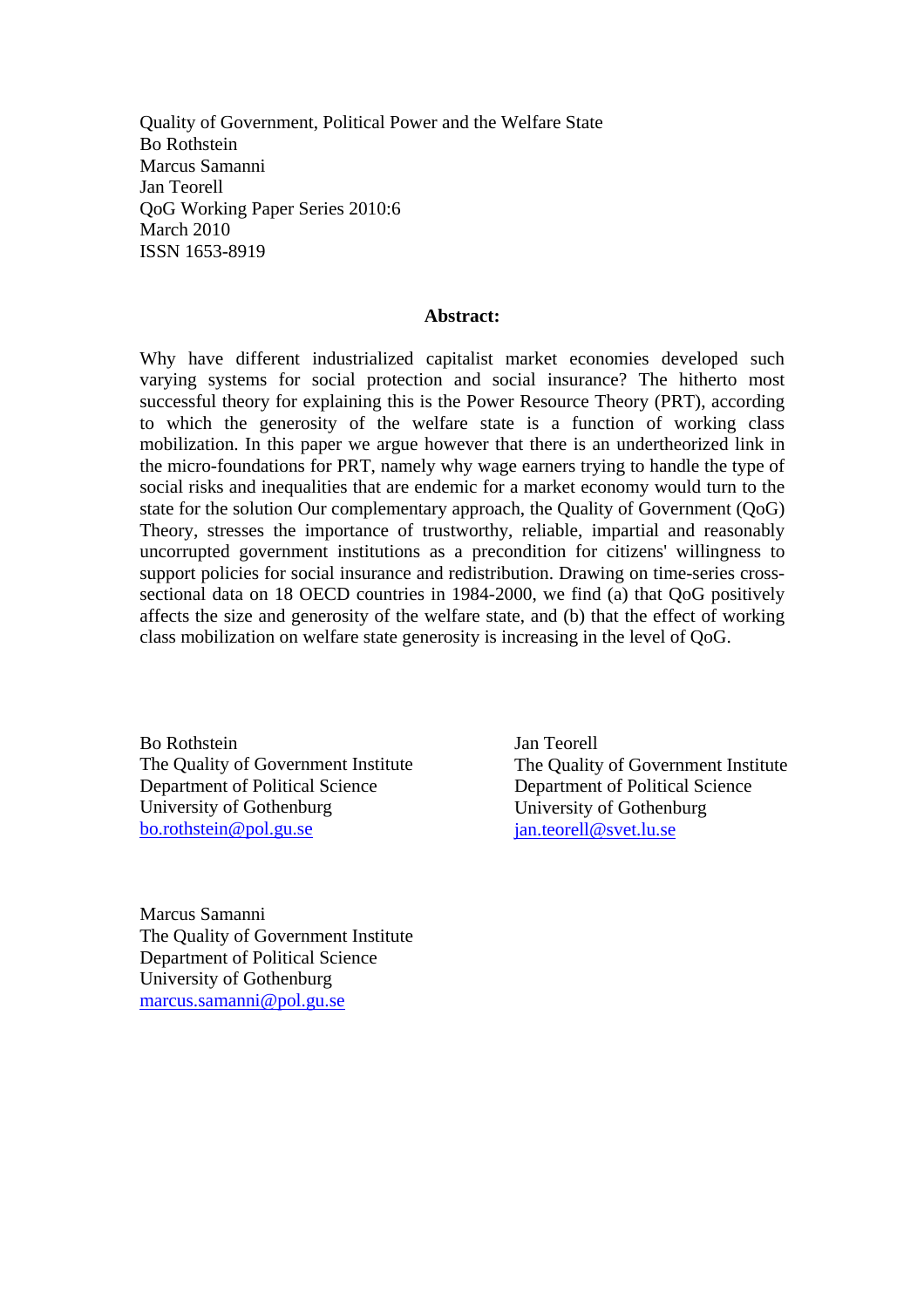## **Introduction**

This article starts from a simple, yet important question: Namely, why have different industrialized capitalist market economies developed so very different systems for social protection and social insurance? This question has generated a huge amount of research over the last three decades and one reason for this is that the societies we have in mind share a number of basic structural, social, political and institutional features. This, one could argue, should have produced similarity and convergence in their levels of social protection and equality enhancing policies and not the huge and persisting, and in some cases increasing, differences that exist (Alber 2006; Goodin et al. 1999; Huber and Stephens 2001; Iversen 2005; Kenworthy and Pontusson 2005; Korpi and Palme 1998; Lindbom 2001; Pontusson 2005; Rothstein 1998; Scruggs and Allan 2006). For example, given that they are all culturally to be seen as western liberal market oriented democracies, the variation in their systems of social protection can hardly be explained by reference to basic historically inherited cultural traits that would result in generally held beliefs about what is just and fair, or what sort of risks should be handled by individual responsibility rather than by collective/public systems. As Larsen and others have shown, there is in fact very little that speaks for the notion that the variation between, for example, on the one hand the encompassing and universal character of the Scandinavian welfare states and on the other hand the residual and targeted system for social protection that exists in the United States can be explained by reference to variation in popular beliefs about social justice or wage inequalities (Larsen 2006; Larsen 2008).

A different approach to the values/beliefs explanation would be to refer to the level and spread of religious beliefs in the population. However, if the extent and coverage of the welfare state would be connected to Christian values where humans are obliged to support the poor and the needy, then why are the most secular countries also the ones with the most extensive programs for economic support and why are they having the lowest percentage of children living in poverty (Norris and Inglehart 2004; Smeeding 2004)? One of the worlds richest and, among developed nations, most religious society, the United States, also has the highest percentage of children living in poverty and the highest percentage of newborns that do not reach their first birthday among the OECD countries. Simply put, why are the least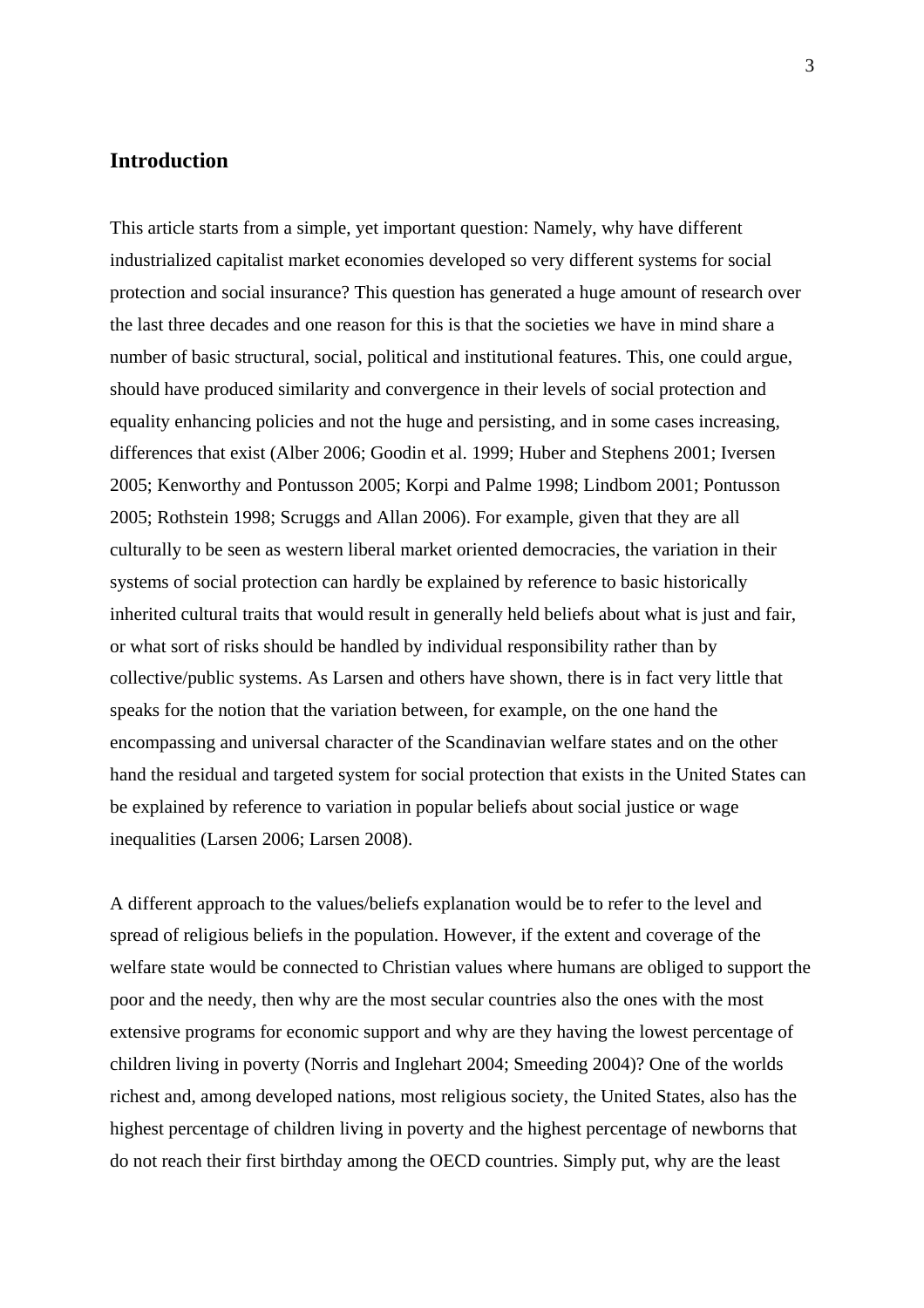religious countries in the developed world the most generous to the least fortunate and most vulnerable of their members (Zuckerman 2008)?

A more utility-based line of thought could start from neo-classical economic theory which should predict that given that these are all societies where the logic of the market dominates the economy, economic agents (workers, employers, unions, firms, associations, bureaucracies, etc.) should have acted on the basis of similar utility functions and perceptions about risks and their demand for protection from these risks and the following interactions should then have resulted in similar systems for social protection. Alternatively, the less efficient social insurance systems should by the logic of increased global economic competition have been weeded out by the more efficient ones. However, what we see is that the differences, both in terms of institutional configurations and coverage, are huge and stable (Alber 2006; Pontusson 2005; Swank 2002).

One of the most successful approaches for explaining variation in the size and coverage of welfare states is the so-called Power Resource Theory (henceforth PRT), according to which this is largely a function of working class political mobilization (Huber and Stephens 2001; Korpi 1988).<sup>1</sup> However, when PRT scholars reflect upon the importance of institutions for explaining variations in welfare states, they do not touch upon issues such as problems of legitimacy or quality of government. Instead, institutions are just seen as arenas for political conflicts generated by forces of social class or as useful political tools for the parties involved

<sup>&</sup>lt;sup>1</sup> The PRT has of course been challenged by other approaches as well, such as theories focusing on the importance of employers and cross-class alliances Mares, Isabela. 2003. *The politics of social risk : business and welfare state development*, *Cambridge studies in comparative politics*. Cambridge: Cambridge university press, Swenson, Peter. 2002. *Capitalists against markets: The making of labor markets and welfare states in the United States and Sweden*. New York: Oxford University Press., on variation in systems of skill formation Estevez-Abe, Margarita, Torben Iversen, and David Soskice. 2001. Social protection and the formation of skills: A reinterpretation of the welfare state. In *Varieties of capitalism: The institutional foundations of comparative advantage*, edited by P. A. Hall and D. Soskice. Oxford: Oxford University Press., on the importance of autonomous state bureaucracies Weir, Margaret, and Theda Skocpol. 1985. State Structures and the Possibilities for 'Keynesian' Responses to the Great Depression in Sweden, Britain, and the United States. In *Bringing the State Back In*, edited by P. B. Evans, D. Rueschemeyer and T. Skocpol. Cambridge: Cambridge University Press., and on the importance of electoral systems Iversen, Torben, and David Soskice. 2006. Electoral institutions and the politics of coalitions: Why some democracies redistribute more than others. *American Political Science Review* 100 (2):165-181.. In our evaluation of the debate, the latter three should be seen as complements and additions to the PRT Iversen, Torben, and John D. Stephens. 2008. Partisan politics, the welfare state, and three worlds of human capital formation. *Comparative Political Studies* 41 (4-5):600-637. or, as in the first case, has been successfully refuted Korpi, Walter. 2006. Power resources and employer-centered approaches in explanations of welfare states and varieties of capitalism - Protagonists, consenters, and antagonists. *World Politics* 58 (2):167-+, Paster, Thomas. 2009. *Choosing Lesser Evils: The Role of Business in the Development of the German Welfare State from the 1880s to the 1990s (Diss.)*. San Domenica Di Fiesole (Florence): European University Institute, Department of Political and Social Science..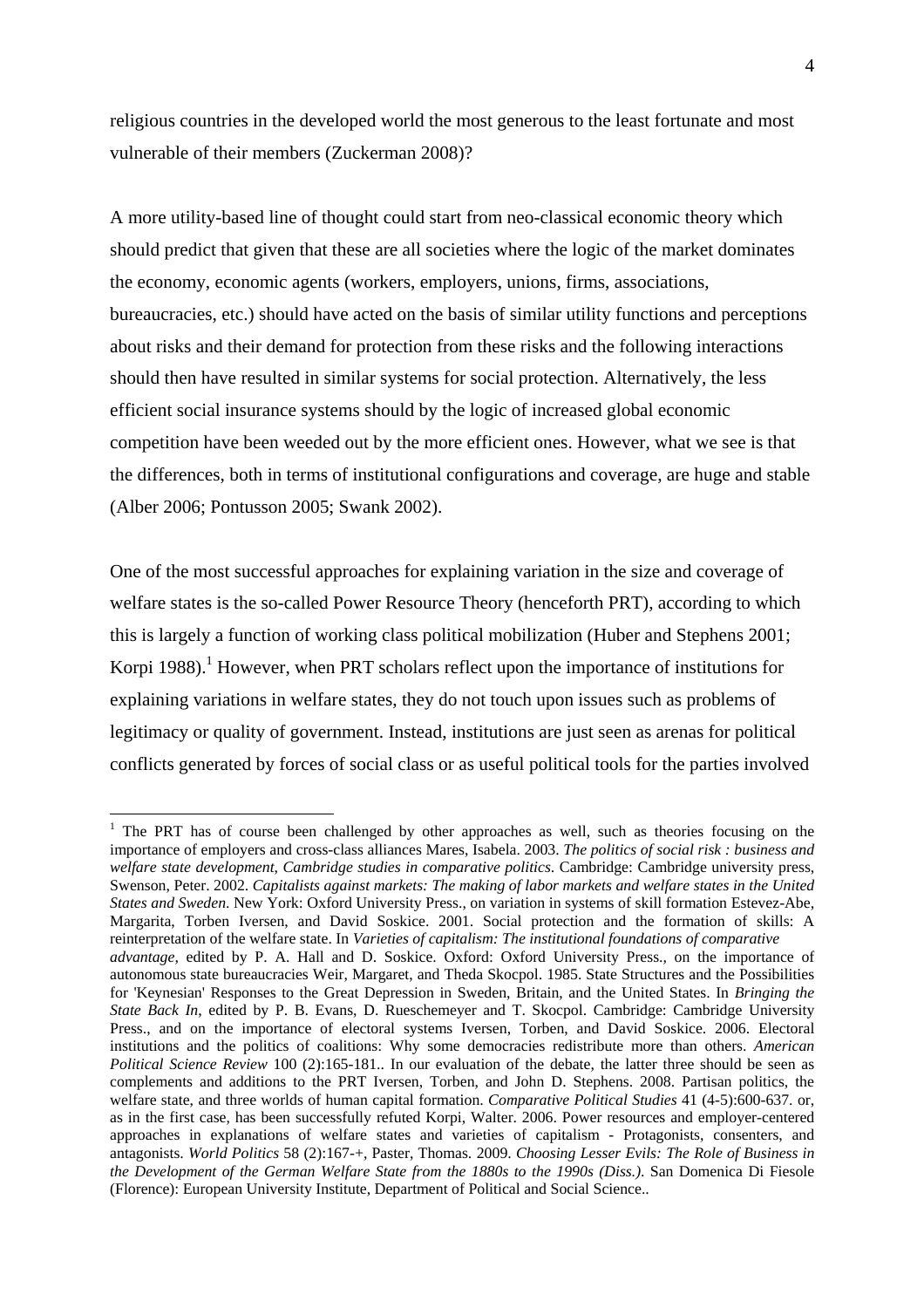in this struggle. In other words, in the PRT, institutional factors do not have an independent explanatory power (Korpi 2001).

Our argument is precisely the opposite. In each country, the historically inherited government institutions, have an important impact on the choice of both individual wage earners and their representatives whether or not to give the state the responsibility for extracting resources for and implementing policies for social insurance and welfare state redistribution. More precisely, this causal effect springs from the generally established perceptions and the following ideological and political discourses of the quality of the government institutions (Schmidt 2002; Schmidt 2009). We want to underline that the argument we will present is not a rebuttal of the power resource theory, however, but a complement to it. We agree that working class mobilization is a key to understanding welfare state expansion, but we clarify the hitherto neglected underlying condition for when this process is likely to take place: an environment of high quality of government.

The argument will unfold in four steps. We first present the background, key virtues and our critique of the Power Resource Theory. We then present our own theoretical understanding of the problem – called the Quality of Government Theory – and state its observable implications. A section on data and research design is followed by a large-n test based on time-series cross-sectional data on 18 OECD countries in 1984-2000. We find (a) that QoG positively affects the size and generosity of the welfare state, and (b) that the effect of working class mobilization on welfare state generosity is increasing in the level of QoG. We end by discussing our conclusions.

## **The Power Resource Theory – Appraisal and Critique**

The Power Resource Theory grew out of an effort by a group of scholars who during the late 1970s tried to find a "middle way" between on the one hand the then popular Marxist-Leninist view that the welfare state should be understood as merely a functional requisite for the reproduction of the capitalist exploitation and on the other hand the idea that welfare states follow from a similar functionalist logic of modernization and industrialization. As a reaction against these functionalist explanations, the PRT puts forward two important issues. First, the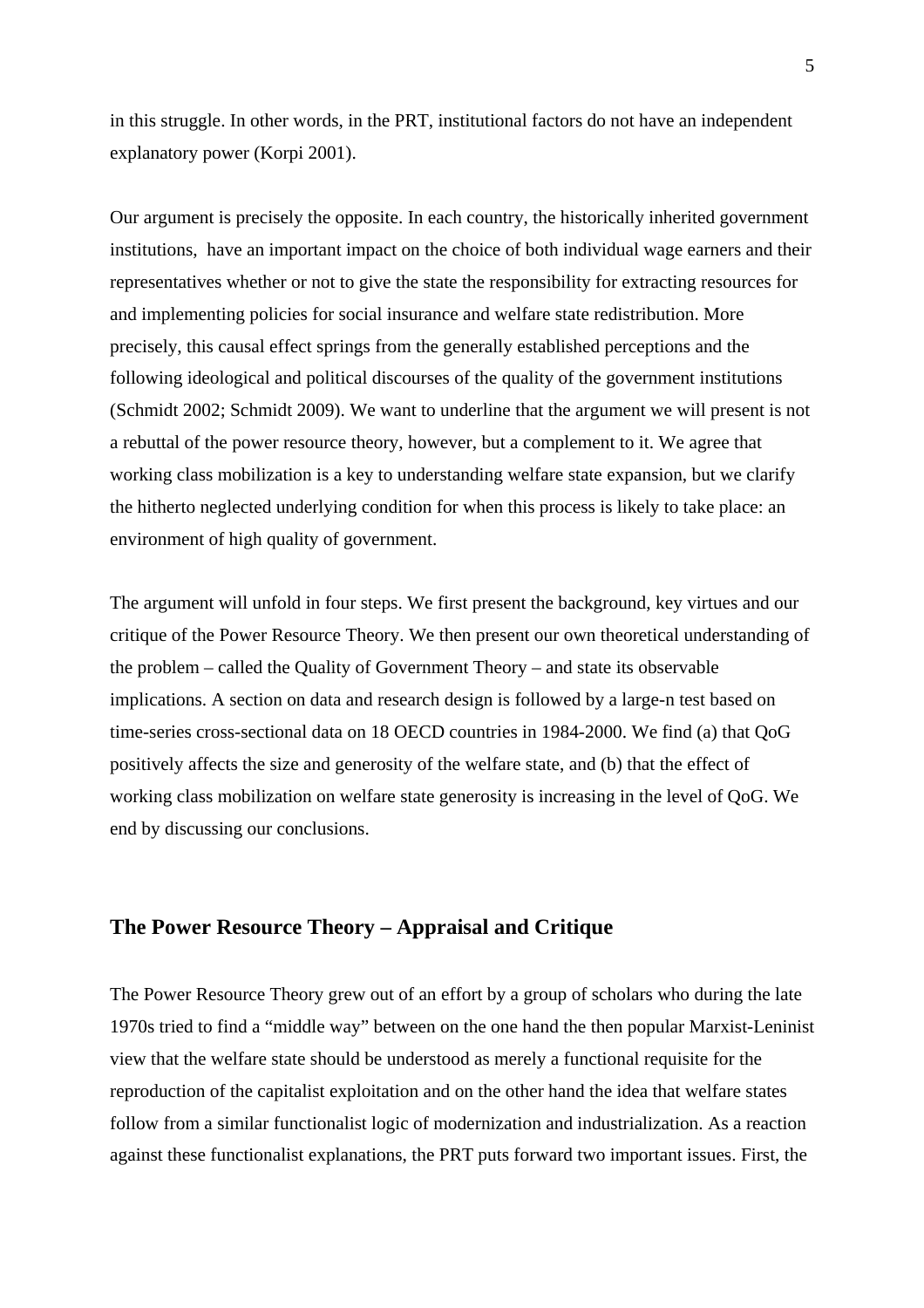PRT scholars were the first to point out the variation in things like coverage, extension and generosity among existing welfare states and that this variation needed to be explained. Second, they introduced the importance of political mobilization based on social class as an explanation for this variation (Korpi 1974; Korpi 1983). Variation in welfare states reflects, according to this theory, "class-related distributive conflicts and partisan politics" (Korpi 2006, p. 168). The more political resources the working class is able to muster, such as a strong and united union movement that gave electoral support to Labour or Social Democratic parties, the more extensive, comprehensive, universal and generous the welfare state would become (Esping-Andersen 1990). The reason for this is according to the theory that the splits in the employment situation, that is a reflection of the class divisions, "generate interactions between class, life-course risks and resources, so that categories with higher life-course risks tend to have lower individual resources to cope with risks". The argument is that such diversity of social risks would generate "a potential for class related collective action" (ibid). As stated in the introduction, we believe that this theory has been more successful than its contenders to explain the outcome that we are interested in (Allan and Scruggs 2004; Huber and Stephens 2001; Korpi and Palme 2003).

The analytical problem in the Power Resource Approach that we would like to point out is that, while we agree that social class positions give rise to different social risks and that reasonably rational wage workers (and their representatives) would opt for some kind of protection from these risks, we still need an explanation for why they would turn to the state for such protection. There are, not only in theory, many other possibilities. First, unions or national union movements could have taken care of many of these risks and created large insurance organizations which also could have worked as "selective incentives" when recruiting and keeping members. Secondly, strong unions could have forced employers (or employers' organizations) to take on either the whole or a part of the costs. A third possibility could have been that various "friendly societies", or similar voluntary non-profit organizations, would have handled the demand for social protection. Another possibility could of course have been to rely on extended family networks. Our point is that in order for wageearners and their representatives to turn to the state for solving their demand for protection against social risks, they have to have a high degree of confidence in "their" state. We can easily see that from a Nordic or maybe North European perspective, this has rarely turned out to be an issue since there is much that speaks for that, compared to other European states even before the emergence of democracy, the Nordic states were historically less corrupt, less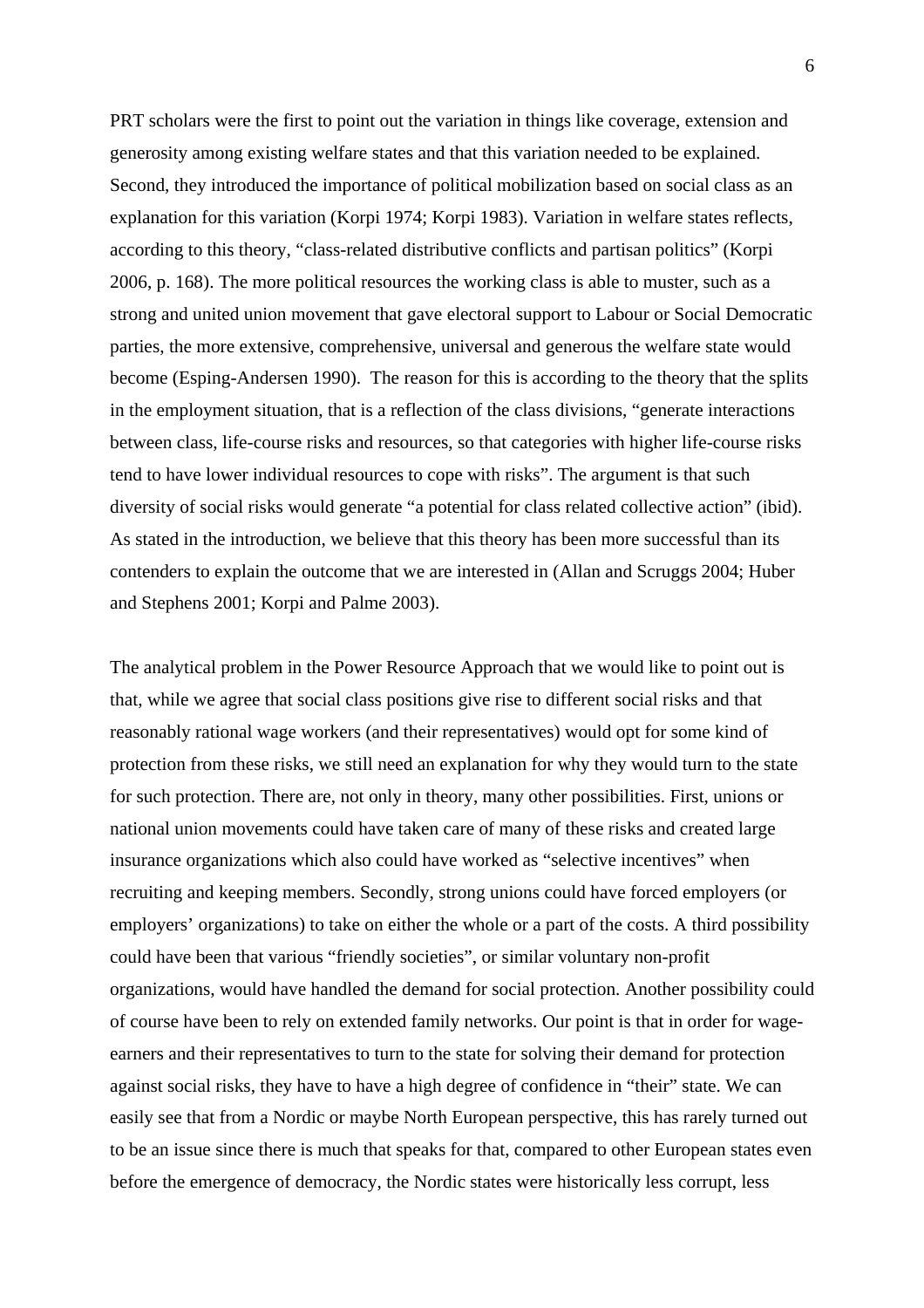clientelistic, less prone to use violence against their citizens and more open to popular influence than most Continental and South European States (Rothstein 2007).

However, as will be shown below, in other countries the state turned out to be much more problematic for the union and labour movement. For example, at the beginning of the  $20<sup>th</sup>$ century, the union movement in the United States encountered courts that systematically produced decisions that the unions thought of as hostile to their interests and this in turn changed the unions' political strategy (Forbarth 1989; Hattam 1993). In France in 1905, a conservative government wanted to involve the unions in the administration of an unemployment insurance system, but remembering the bloody defeat of the Paris Commune in 1871, the radical unions refused to collaborate with the French state (Alber 1984). On a more general level, while high levels of distrust in government authorities are rare in the Nordic countries, the opposite is true for much of the rest of the world, not least in developing and "transition" countries. This is probably due to high levels of corruption, clientelism and patronage and the effect of this distrust severely hampers the possibility for governments to a) collect taxes and b) deliver services to its population (Adésínà 2007; Brautigam, Fjeldstad, and Moore 2008; Holmberg, Rothstein, and Nasiritousi 2009; Kornai, Rothstein, and Rose-Ackerman 2004; Riesco and Draibe 2007; Rothstein and Uslaner 2005; Sorj and Martuccelli 2008). A close observer to the situation in Latin America has described this situation as follows:

> I don't think there is any more vital issue in Latin America right now…. It's a vicious cycle that is very hard to break. People don't want to pay taxes because their government doesn't deliver services, but government institutions aren't going to perform any better until they have resources, which they obtain when people pay their taxes (Rother 1999)

It should be noted that in the very early forms of "workers' insurance" systems that were established in, for instance, Germany and Sweden, the question of the trustworthiness and legitimacy of the institutions that were to implement the policies was central. In both countries, the solution was to give trade unions representation in, and sometimes direct control over, the various insurance funds that was to handle the implementation of the system (Rothstein 1991; Steinmetz 1991). Moreover, in some cases, the unions could use this control as a form of "selective incentive" to increase their membership and thereby their organizational strength (Scruggs 2002; Western 2001).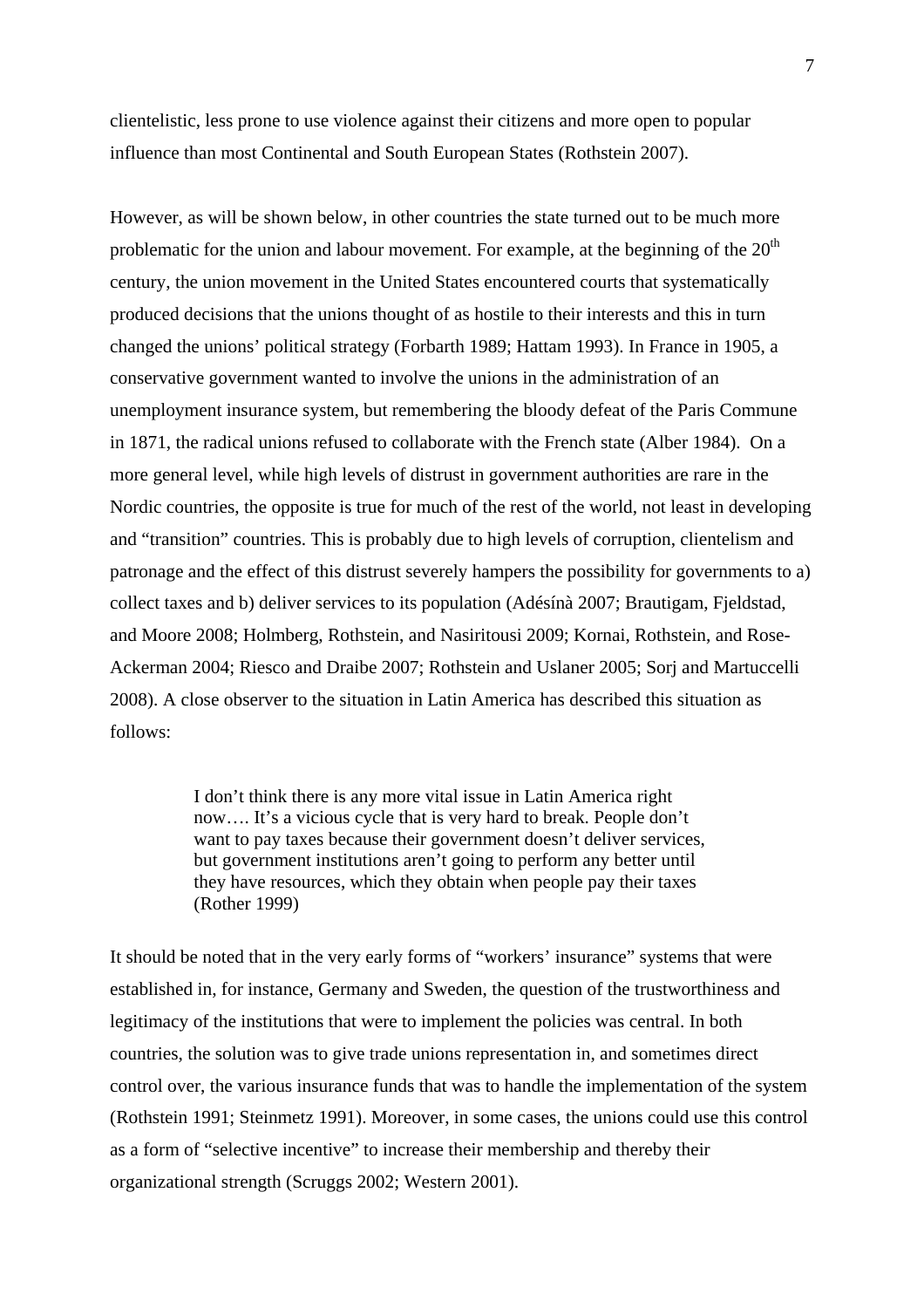The conclusion we draw from this is that the causal logic in the Power Resource Theory is too "monochrome" in its ontological foundations (Hall 2003). The idea of a linear causal logic between the degree to which wage-earners are politically mobilized and the size of the welfare state omits the existence of what has been called "feed-back mechanisms" (Soss and Schram 2007). By this we mean that it pays too little attention to the ramifying conditions under which the working class (or, more precisely, its political representatives) is likely to succeed in mobilizing support for social protection and/or redistribution *by the state.*

### **What Happens When the State is Brought In?**

In her well-known book *Protecting Soldiers and Mothers*, Theda Skocpol (1992) shows that the welfare sector in the U.S. was quite large during the late  $19<sup>th</sup>$  century. A central part of this was the pension system for war veterans who participated in the Civil War and their dependent family members, a program that during the decades after the end of the war became a huge operation both in terms of finances and the number of people that were supported. The problem, however, was that the system for deciding eligibility was complicated and entailed a large portion of administrative discretion. It is not difficult to imagine that what kind of health issues that should count as resulting from combat or military service in general. However, to determine what is due to the general bodily fragilities that comes with aging is a delicate and complicated problem to solve in each and every case. The result, as Skocpol writes, was that "the statutes quickly became so bewildering complex that there was much room for interpretation of cases" (Skocpol 1992, p. 121). What happened was that the war veteran pension administration became a source for political patronage:

Because the very successes of Civil War pensions were so closely tied to the workings of patronage democracy, these successes set the stage for negative feedbacks that profoundly affected the future direction of U.S. social provisions. During the Progressive Era, the precedent of Civil War pensions was constantly invoked by many American elites as a reason for opposing or delaying any move toward more general old-age pensions.... Moreover, the party-based "corruption" that many U.S. reformers associated with the implementation of Civil War pensions prompted them to argue that the United States could not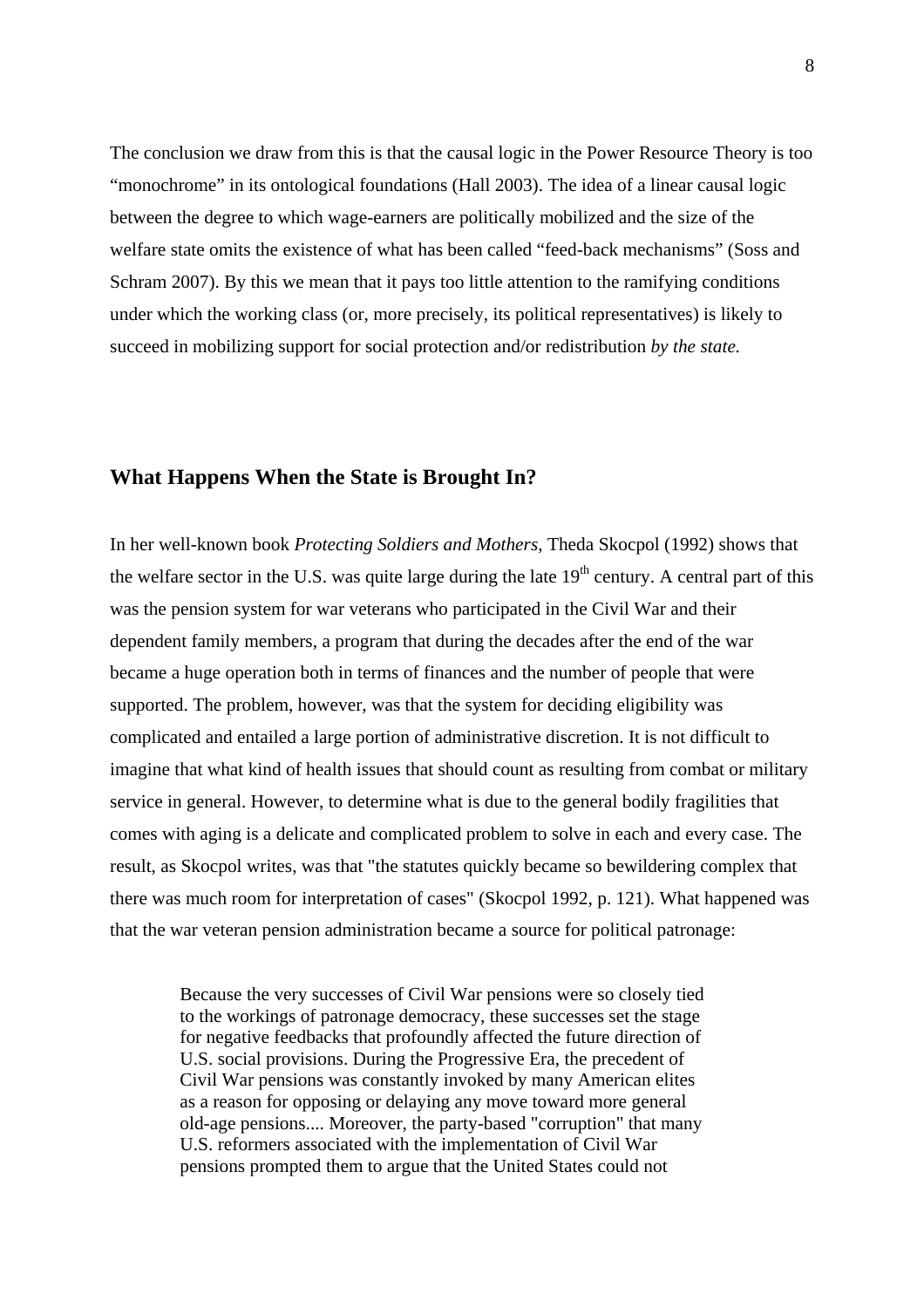administer any new social spending programs efficiently or honestly (Skocpol 1992, p. 59)

The point Skocpol makes is that the reason for why the United States of today has a comparatively small, targeted and not very redistributive welfare state cannot be explained only by the lack of a Social Democratic type of labour movement or with references to normative ideals about the population being devoted to a "rugged individualism". On the contrary, the U.S. welfare state was comparatively well developed at the beginning of the  $20<sup>th</sup>$ century. But it was thereafter politically delegitimized due to what was generally perceived of as its low quality of government.

In this paper we argue that Skocpol's argument can be generalized. Many of the North European countries that during the first half of the  $20<sup>th</sup>$  century started to develop encompassing welfare states had successfully increased their quality of government during the preceding century. Bavaria, Prussia, Britain, Denmark and Sweden, for example, carried out large scale changes in their government institutions that did away with systemic corruption and pervasive patronage during the  $19<sup>th</sup>$  century and introduced impartial (meritocratic) systems for recruiting civil servants and handling the implementation of public policies (Frisk Jensen 2008; Harling 1996; Rothstein 2007; Rubinstein 1987; Weis 2005). These countries, when starting to build their welfare states, could thus start from a comparatively very advantageous position regarding how their citizens perceived the trustworthiness, competence and reliability of the government authorities that would be given the sensitive and intricate task to implement the policies (Rothstein and Uslaner 2005). It is also the case that when Swedish social reformers during the 1940s decided to move away from targeted social policies to universal ones, one reason they gave was that they wanted to avoid the type of discretionary implementation described by Skocpol and that they realized would de-legitimize the implementation of their welfare state policies (Rothstein 1998). Detailed survey analyses have established that there is a positive feedback mechanism between having contacts with universal social programs and support for the welfare state also at the micro level, while contacts with institutions that wield a lot of discretion works the other way around (Kumlin 2004, p. 201; cf. Kumlin and Rothstein 2005).

Although Skocpol's analysis was impressive, it dealt with just one (albeit important) case. It is noteworthy that, to our knowledge, in none but one of the literally hundreds of comparative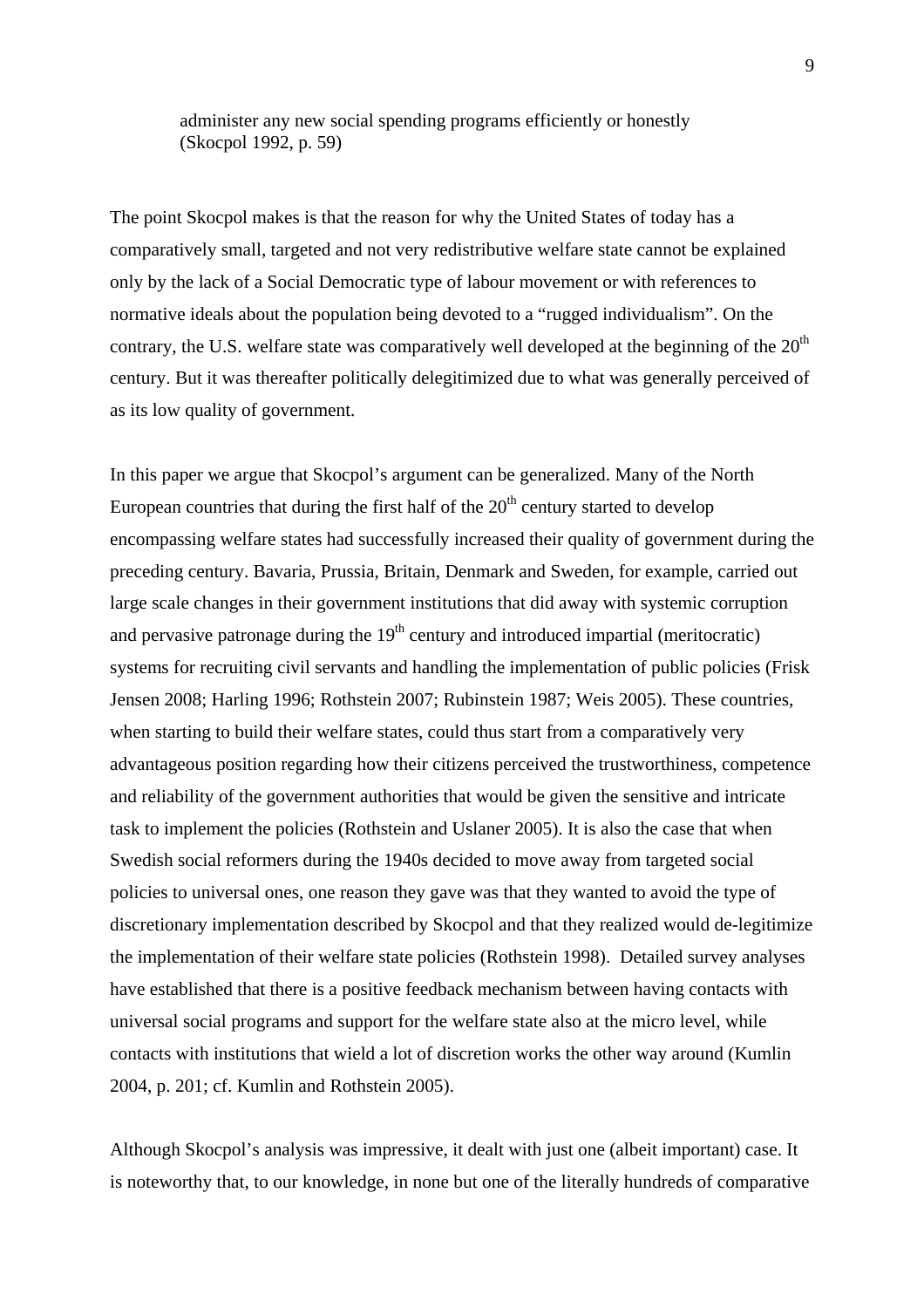statistical analyses that have been produced during the last three decades in the welfare state research industry have we found any attempts to test the hypothesis originally launched by Skocpol. $2$  Interestingly enough, the problem of low quality of government is not mentioned even in recent works that argue for the need for welfare state research to move beyond the advanced industrial countries and focus more on the developing world (Carnes and Mares 2007).

## **The Quality of Government Theory about the Welfare State**

Making a living in a market economy is a situation that for most people carries a lot of wellknown risks, such as unemployment or having to pay for costly medical treatments. When facing risks, a rational response for most individuals is to try to find ways to get insurance or other forms of support. Our starting point is to try to understand the micro-logic of the support for various social policy programs: how individual citizens and/or their political representatives may analyse and reason about how to handle the risks they (or the group they represent) are facing.

It should be noted that welfare states are complicated systems and therefore not easy to theorize "in toto". They usually have different systems for increasing equality, for redressing severe types of poverty and for handling social risks either for specific groups or for the whole, or very broad, segments of their populations. Thus, they are for redistribution as well as for insurance against risks (Iversen 2005, p. 21). However, as shown by for example Åberg (1989) and Korpi and Palme (1998), systems that are meant to be mostly redistributive may be less so than systems that are intended to be mostly about social insurance. As Moene and Wallerstein (2003) have argued, social insurance systems "generally provide insurance against a common risk on terms that are more favourable for low-income individuals than for high-income individuals" (p. 487). Moreover, if generally available services such as basic education, day-care, elderly care and health care are included, the redistributive effects of welfare state policies increase dramatically (Zuberi 2006). The reason is that even if taxation is proportional to income (and not progressive), costs for services are on average nominal and

 $2$  The exception is Mares (2005), but she concentrates her theoretical argument on the importance of economic volatility.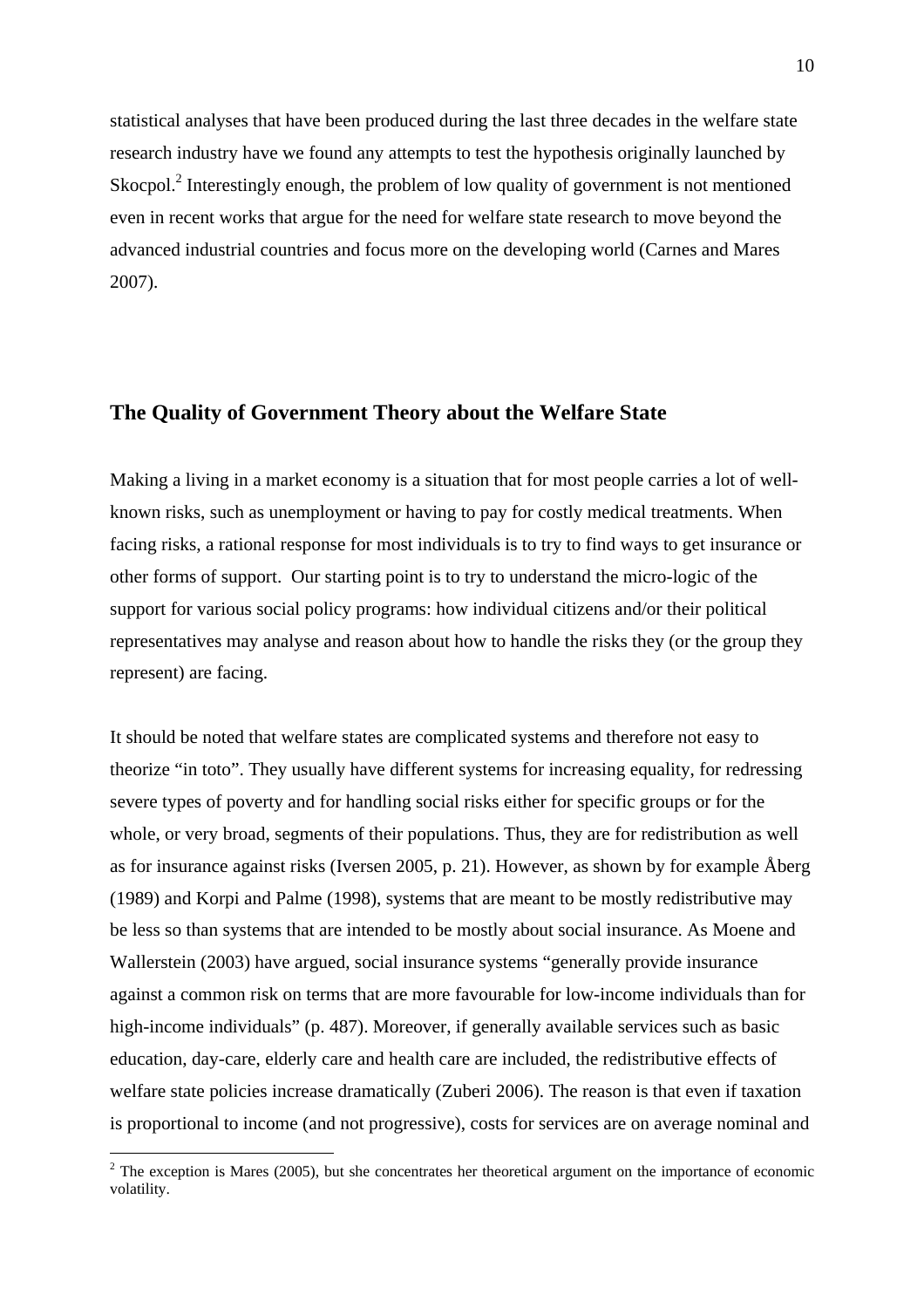the net effect of proportional taxation and nominal benefits is massive redistribution (Åberg 1989). The effect of this is that whether or not the welfare state is understood as provision of social protection, social services or social insurances, the overall tendency is that "more encompassing" generally implies increased redistribution. The same underlying microfoundations thus apply whether preferences for welfare state generosity are based on demand for insurance or redistribution, although we will mostly argue in terms of the former.

Our starting point in micro-foundations does not imply that our theory rests on agents having "unrealistic" levels of competence concerning the ability to process and compute information. A welfare state is a complicated machinery and for most citizens it is very difficult to calculate the likelihood (or risk) that they will be winners or losers over their lifetime in this system. Inspired by Peyton Young's work in evolutionary game theory, we believe that one cannot build models assuming that agents are "hyper-rational", or have close to perfect information. As he states it, the requirement put on agents in standard rationalistic models "is a rather extravagant and implausible model of human behaviour". Instead, we should realize that agents "base their decisions on fragmentary information, they have incomplete models of the process they are engaged in, and they may not be especially forward looking" (Young 1998, p. 5f). The implication is that the politically manufactured images ("collective memories", "discourses") of what type of agent "the state" is will be important when agents make decisions about whether to direct their demand for social protection towards the state (Schmidt 2009).

This does not imply that we should think of the agents as irrational and more or less helpless victims of political manipulation of various forms of "false consciousness". On the contrary, even though they are not fully informed and have to base their decisions on far from perfect information, agents in our model "adjust their behaviour based on what they think other agents are going to do, and these expectations are generated endogenously by information about what other agents have done in the past" (Young 1998, p. 6). Thus, since the welfare state is a mega-size collective action problem and since it involves strong normative standpoints regarding things like justice, desert, obligations and fairness, the individuals' utility functions are not only based on calculations about individual utility (what's in it for me?), but also at least as much on expectations about how the other agents are going to play (who are the others?).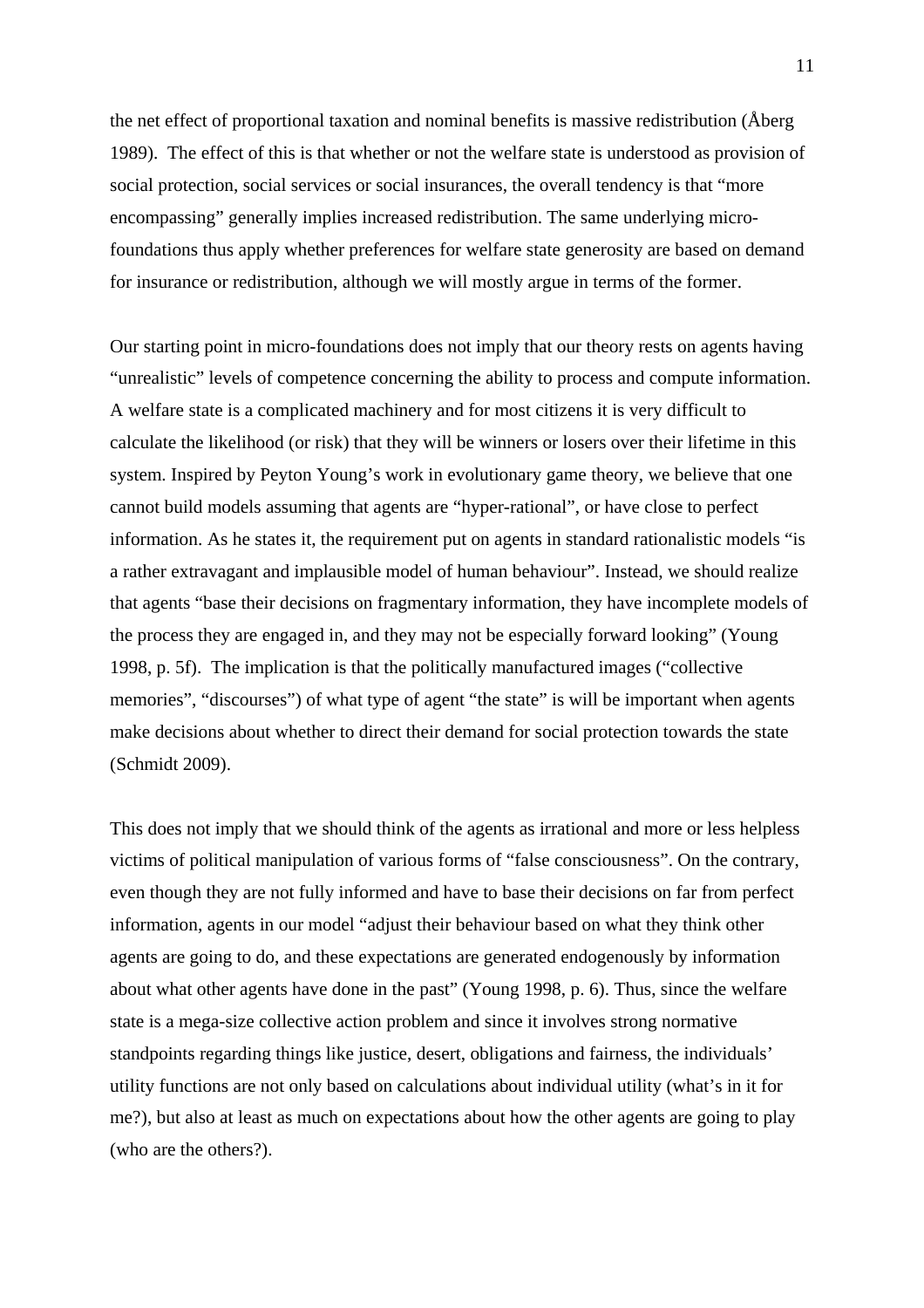Based on this reasoning, citizens (and political representatives) have to handle three dilemmas when deciding if they are going to support a social policy, for example unemployment insurance or public health care system. The first concerns the normative side of the question – namely whether such policies are to be considered as a "good thing"? Secondly, and more important for our theory, for most citizens/wage earners, the enactment of welfare state policies implies that they will have to part with a substantial portion of their money through taxation or other forms of contributions. This they are only likely to accept under the condition that they believe that the system for taxation is run in a fair, uncorrupted, transparent non-discriminatory, impartial and competent manner (Scholz 1998).

Moreover, it is reasonable to believe that the perceived quality of the institutions that are responsible for the implementation of the various programs play a role in this calculus. All systems of insurance have to be based on trust and, as is well known, trust is a delicate thing. In anonymous large-n systems like these, at least two complicated "trust games" are involved. Citizens have to trust that when they come into a situation where they need and are entitled to support, the system will actually deliver what it has set out to deliver. In some cases, we must think of this as a quite problematic "leap of faith". Not only is the demand here substantial in the sense that it concerns the quality of outcome, but it is in all likelihood also procedural. People do not only want to get just the "technical side" of, say, health care delivered to them according to professional standards. They also want to be respected, listened to and have rights to appeal when they believe that they have not been treated according to established standards of professionalism and fairness. In other words, the perceived level of procedural fairness is probably as important as the level of substantial fairness (Tyler 1998). Using very detailed survey data from Sweden, one of the most encompassing welfare states in the world, Staffan Kumlin has shown that citizens' direct experience from interactions with various social policy programs have a clear influence on their political opinions and, moreover, that such experiences are more important than citizens' personal economic experiences when they form opinions about supporting or not supporting welfare state policies (Kumlin 2004, p. 199f). Based on a large survey from four Latin American countries, Mitchell Seligson concludes that the perceived level of corruption have strong negative effect on beliefs about the legitimacy of the government controlling for partisan identification (Seligson 2002)*.* Using World Value Survey data from 72 countries, Bruce Gilley states that a set of variables measuring the quality of government (a composite of the rule of law, control of corruption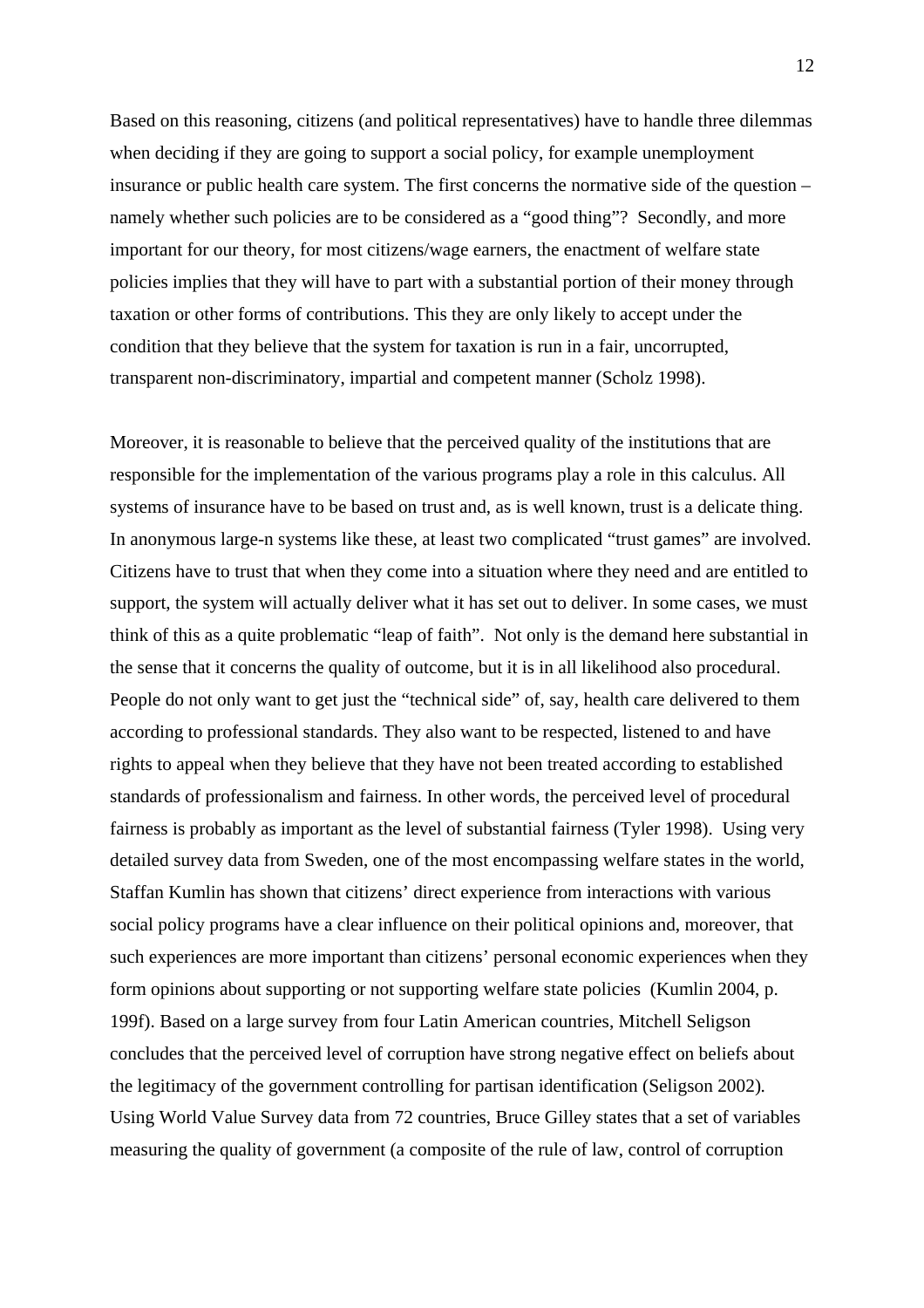and government effectiveness) "has a large, even overarching, importance in global citizen evaluation of the legitimacy of states" (Gilley 2006, p. 57).

In addition, many welfare state programs, both the ones that are intended to be redistributive and the ones that are more social insurance oriented, have to establish processes against overuse and outright abuse. For example, even people in favour of generous unemployment insurance are likely to demand that people who can work, and for whom there are suitable jobs, also work. Neither the level of tolerance for "free-riding" nor the willingness to stand as the "sucker" are generally very high. This is the third dilemma facing citizens in need of social protection. The issue whether the welfare state system will lead to an undermining of personal responsibility is thus important and such discourses can lead to a loss of legitimacy for the general idea of social protection by the state (Schmidt 2002; Townsend 1958). In other words, in order to be legitimate, the welfare state system should be able to distinguish between what should be personal risks for which agents have to take private responsibility, and risks for which they have the right to claim benefits (Paz-Fuchs 2008). Those in favour of a generous system for work accident insurance or the right to early retirement for people hit by chronic illness may have legitimate reason to fear that such systems can be abused. Our point is that even people who are true believers in social solidarity and have a Social Democratic vision of society are likely to withdraw their support for an encompassing welfare state if these three requirements are not met. Put differently, their support is "contingent" upon how they view the quality of the public institutions that are to implement the programs (Levi 1998). The quote below from John Rawls' "A Theory of Justice" explains this moral logic well:

For although men know that they share a common sense of justice and that each wants to adhere to existing arrangements, they may nevertheless lack full confidence in one another. They may suspect that some are not doing their part, and so they may be tempted not to do theirs. The general awareness of these temptations may eventually cause the scheme to break down. The suspicion that others are not honoring their duties and obligations is increased by the fact that, in absence of the authoritative interpretation and enforcement of the rules, it is particularly easy to find excuses for breaking them. (Rawls 1971. p.240).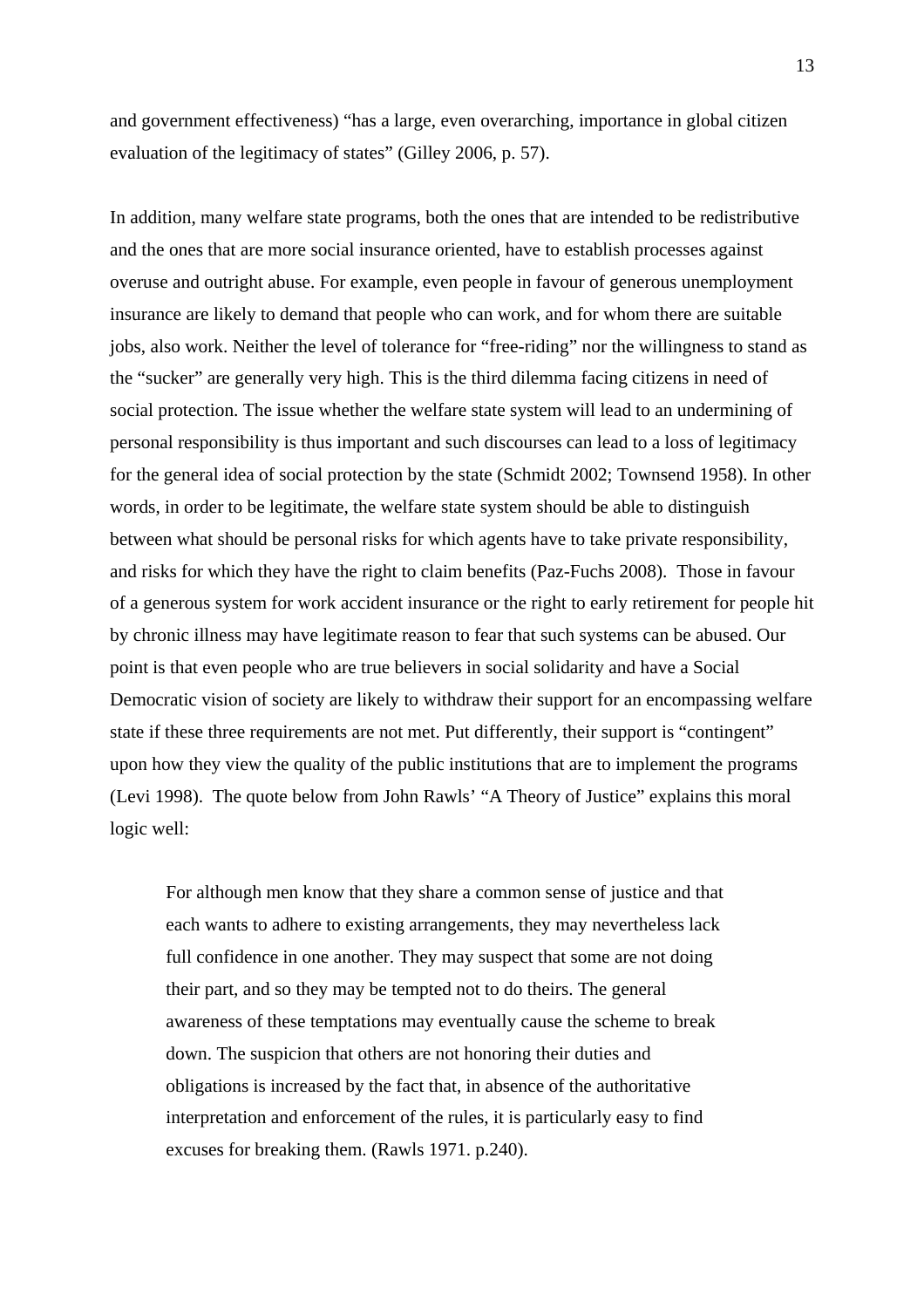In sum, we can think of this as citizens facing three interrelated dilemmas when they decide if they should support a policy for social insurance or redistribution: the question of the policy's *substantial justice*, its *procedural justice* and the amount of *"free-riding"* that can be expected (Rothstein 2001). For example, an agent may agree that it is right to have universal health care, but still take a political stand against it because she believes the government is incapable of implementing such a program in accordance with her demands for procedural justice. One can think of the success antagonists against universal health care insurance in the U.S. have had in branding this policy "socialized medicine". We would like to underline that these issues are likely to play a role not only, as is obvious, in programs that are modelled as social insurance systems but also in programs for redistribution. This is evident from the longstanding discussion, especially in the U.S., about how to distinguish between the "deserving" and the "undeserving" poor (Katz 1989; Skocpol 1987). The welfare state contract, whether "new" or "old" is for the individual citizen both a contract with all other citizens (will they pay their taxes and refrain from abusing the system?) and with the government authorities (when the day to collect the insurance or service comes, will they deliver and, if so, in an acceptable way?). This can be thought of as the "moral economy" of the welfare state (Svallfors 2006; Svallfors 2007)

We will leave the first normative question about a policy's substantial justice out of the discussion and concentrate on the second and the third. Both these problems concern how the agents' perceive the competence, honesty and trustworthiness of their government institutions that are to implement the policies in question. In a recent publication, we have conceptualized *quality of government* as founded on one basic norm, namely impartiality in the exercise of public power in the same vein as Robert Dahl has conceptualized democracy as based on "political equality" for the access to public power (Rothstein and Teorell 2008). This discussion is connected to the more recent focus in development studies and institutional economics on the importance of "good governance" (Acemoglu and Robinson 2008).

Our central hypothesis is that without a reasonably high level of Quality of Government (henceforth QoG), political mobilization for welfare state policies in the way that PRT has outlined are not likely to get a broad appeal. We would again like to underline that we do not think of these approaches as mutually exclusive, but rather as complementing one another. In other words, both political mobilization according to PRT and a high level of QoG are necessary, but on their own they are not sufficient for creating an encompassing, universal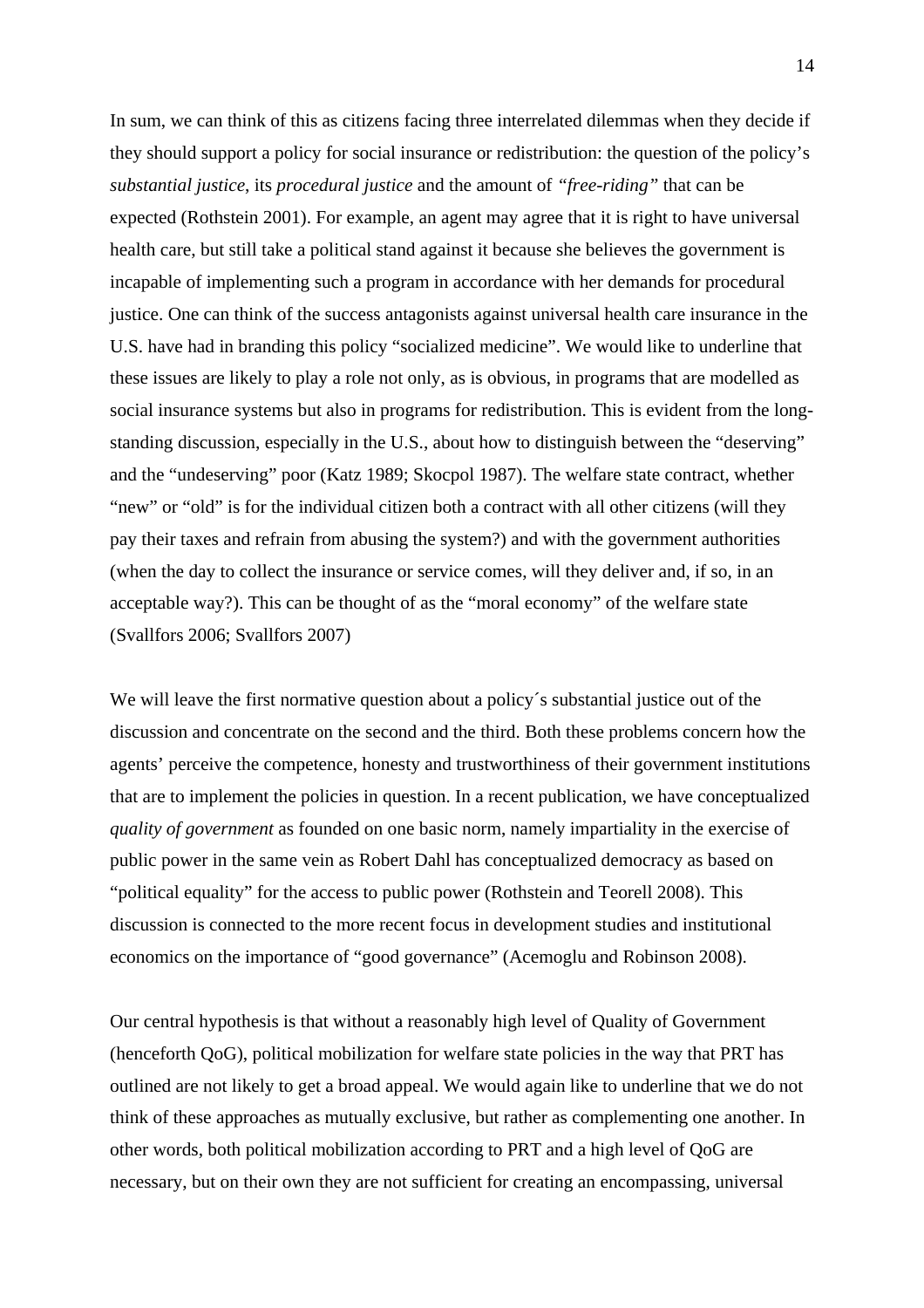and thereby more redistributive welfare state. This has two implications for our initial question about how to explain the existing variation in systems of social policy. The first has to do with the origins of the welfare state system. If our theory is correct, we should expect countries with low QoG, that is, countries that have high levels of corruption in their government systems and/or that are characterized by clientelism and patronage, not to develop encompassing welfare states. Secondly, we should expect high QoG to work as a ramifying condition for the success of PRT. More precisely, the effect of working class mobilization on welfare state expansion should be increasing in the level of QoG. We will now take these two expectations to the data.

## **Data and Research Design**

1

In order to test our hypothesis on a broader scope of observations than the historical U.S. case, we need measures of two things: the size of the welfare state and the quality of government. Starting with the former, the lion's share of the large-*n* literature on determinants of the welfare state has relied on social spending data (see, e.g., Huber and Stephens 2001; Swank 2002). Including government spending on both cash benefits and social service provisions, this is arguably a reasonable proxy for welfare state effort. Since the causal mechanism underlying our theory in part is based on the notion that ordinary citizens and/or their representatives refrain from entrusting the state with the kind of huge sums of money that an encompassing welfare state requires, this proxy actually suits our purposes well. As a first measure of welfare state development, we will therefore use total public social expenditure as a percentage of GDP from the OECD Social Expenditure Database (OECD 2007) on an annual basis from, taking missing data in the independent variables into account, 18 countries between 1984 and  $2000$ .<sup>3</sup>

True, there are well-known drawbacks involved in using social spending data. Some of these are more technical and hence more easily handled. For example, without proper controls for business cycles and the size of the target population, figures on social spending might tap into other phenomena than welfare state effort (see, e.g., Korpi and Palme 2003; Scruggs 2007). The more fundamental problem with the spending data however concerns their risk of being

 $3$  If not otherwise indicated, all data used in this paper is taken from the QoG Social Policy Dataset (Samanni et. al 2008).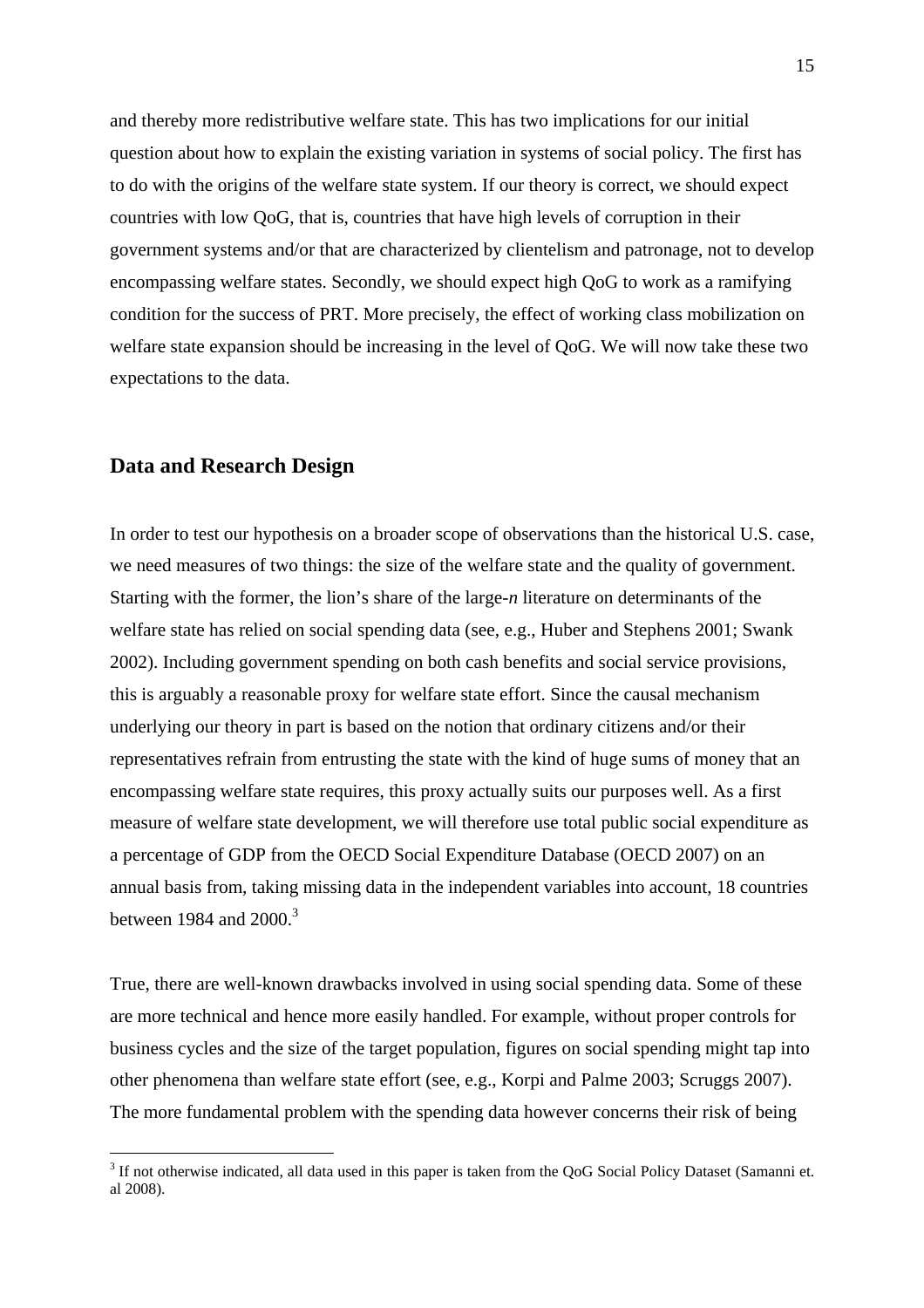"epiphenomenal to the theoretical substance of welfare states" (Esping-Andersen 1990, p. 19). When an ordinary citizen ponders the social risks involved in being laid off from work, for example, he or she is likely to demand some form of unemployment protection scheme, not simply "increased social spending on the unemployed". Similarly, when political parties and representatives propose new legislation to increase social protection for sickness leave, they frame their proposals in those words, and not in terms of the budgetary increases these reforms require. In Esping-Anderson's (1990, p. 21) famous words, whereas social spending definitely taps into increased welfare efforts, "it is difficult to imagine that anyone struggled for spending *per se*".

For this reason, we will complement the social spending indicator with the hitherto most broad-ranging measure of welfare state based on actual social policy reforms rather than on their implied costs.<sup>4</sup> This measure is Lyle Scrugg's (2006) "benefit generosity index" that draws on detailed information on replacement rates, eligibility criteria and the size of the population that is insured against unemployment and sickness, and that participate in public pension schemes. The index theoretically varies from 0 to 64 and covers 18 countries annually from 1984 to 2000 (taking into account missing data in other variables). Since this index captures more directly the kinds of social policy reforms that are more likely to be implemented in systems with high QoG, we think of it as a more realistic proxy for the outcome our theory purports to explain. One potential drawback with the benefit generosity measure deserves mentioning, however, namely that it excludes the social service production part of the welfare state.

Secondly, we of course need a measure of QoG. Although cross-national indicators of QoG or "good governance" have proliferated in recent years, only one of these gauges the quality of government institutions over a longer period of time: the International Country Risk Guide's indicators (www.prsgroup.org). We need over-time (apart from cross-national) variation in QoG since the implication of our theory is that cumulative experience of the state, not oneshot encounters, should be what matters (see more on this below). Three of the ICRG indicators are of particular interest to us and they are based on expert perceptions of risks to international business and financial institutions stemming from (a) corruption (e.g., special

<sup>4</sup> The only other possible alternative cross-sectional time-series data source would be SOFI's *Social Citizenship Indicators Programme*. Their data does however not include an overall index of welfare state generosity and they only cover 5-year intervals up until 1995. For these reasons, we prefer Scruggs's data.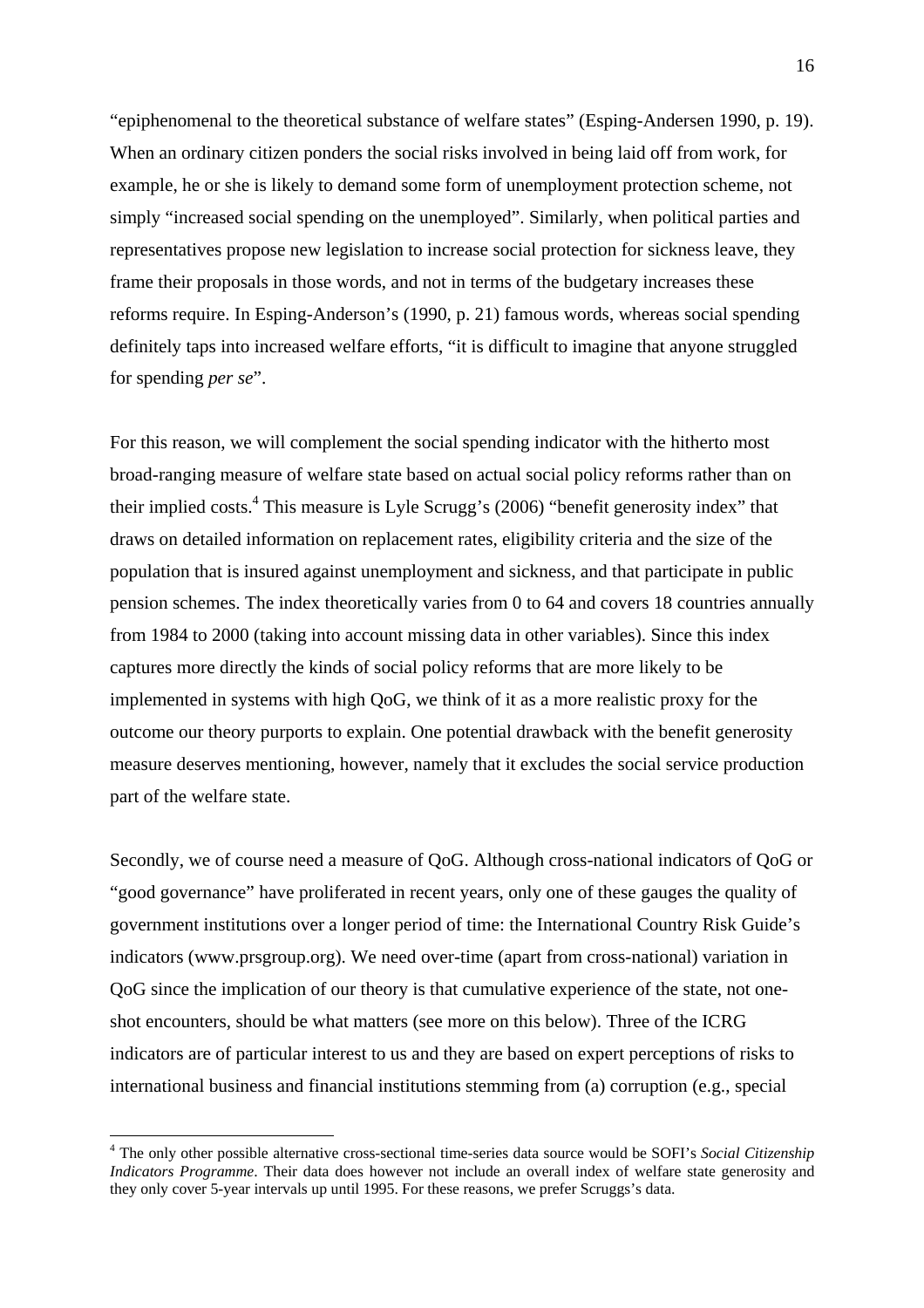payments, bribes, excessive patronage, and nepotism), (b) law and order (e.g., weak and partial legal systems, low popular observance of the law), and (c) bureaucracy quality (lack of autonomous and competent bureaucrats). The ICRG indicators have a distinguished history in the field of cross-national measurement of QoG going back to at least Knack and Keefer (1995). We use the average of these three indicators, restricted to range from 0 (low) to 1 (high quality), and cover the same 18 countries from 1984 to 2000 as our key independent variable in the subsequent analyses.<sup>5</sup>

Ideally, we would of course have wanted to employ data on the quality of government that goes further back in history, to the build-up stage of the modern welfare state. However, unfortunately the time period our data covers is from the era of retrenchment from around the mid-1980s and onwards, when most social security provisions in the western world would have been scaled back. This poses a problem for the testing of our theory, since we believe the causal mechanism underlying our hypothesis relates to the political logic of welfare state *expansion*, not necessarily the logic of retrenchment. Our solution to this problem is to rely on levels, rather than changes, in the dependent variables. These levels may be viewed as a longrun tally of all previous changes (positive or negative) in welfare state effort and should predominantly capture the extent of welfare state expansion rather than retrenchment.<sup>6</sup>

This means that we fairly closely follow the methodological setup of Huber and Stephens (2001, chap. 3), which hitherto provides the most encompassing quantitative support for PRT as an explanation for welfare state expansion. This has the additional advantage of highlighting the more exact contribution from the quality of government factor. We also closely follow Huber and Stephen's (2001) measurement strategy for the partisan variables, based on their own data (Huber et al. 2004): Left and Christian democratic cabinets, respectively, are the cumulative share of left/Christian Democratic party governments (or fraction of parliamentary seats for all coalition member parties in coalition governments) since  $1946$ .<sup>7</sup> The rationale for using the cumulative, rather than the annual, shares is again our

<sup>&</sup>lt;sup>5</sup> We have also experimented with each of the three indicators individually, but with no substantial change in results.

<sup>&</sup>lt;sup>6</sup> The use of levels however comes at a serious cost, since it introduces substantial amounts of autocorrelation biasing our variance estimates. We correct for this with the Prais-Winsten transformation based on the assumption of an AR(1) error structure common to all countries. Beck and Katz's (1995) heteroskedastic panel corrected standard errors take potential variation in the error structure across countries into account. Finally, it should be noted that all independent variables (except year dummies) are lagged one year.

<sup>&</sup>lt;sup>7</sup> The cumulative cabinet variables are not included in the QoG Social Policy Dataset (Samanni et al 2008) and we have thus taken them directly from Huber et. al. (2004).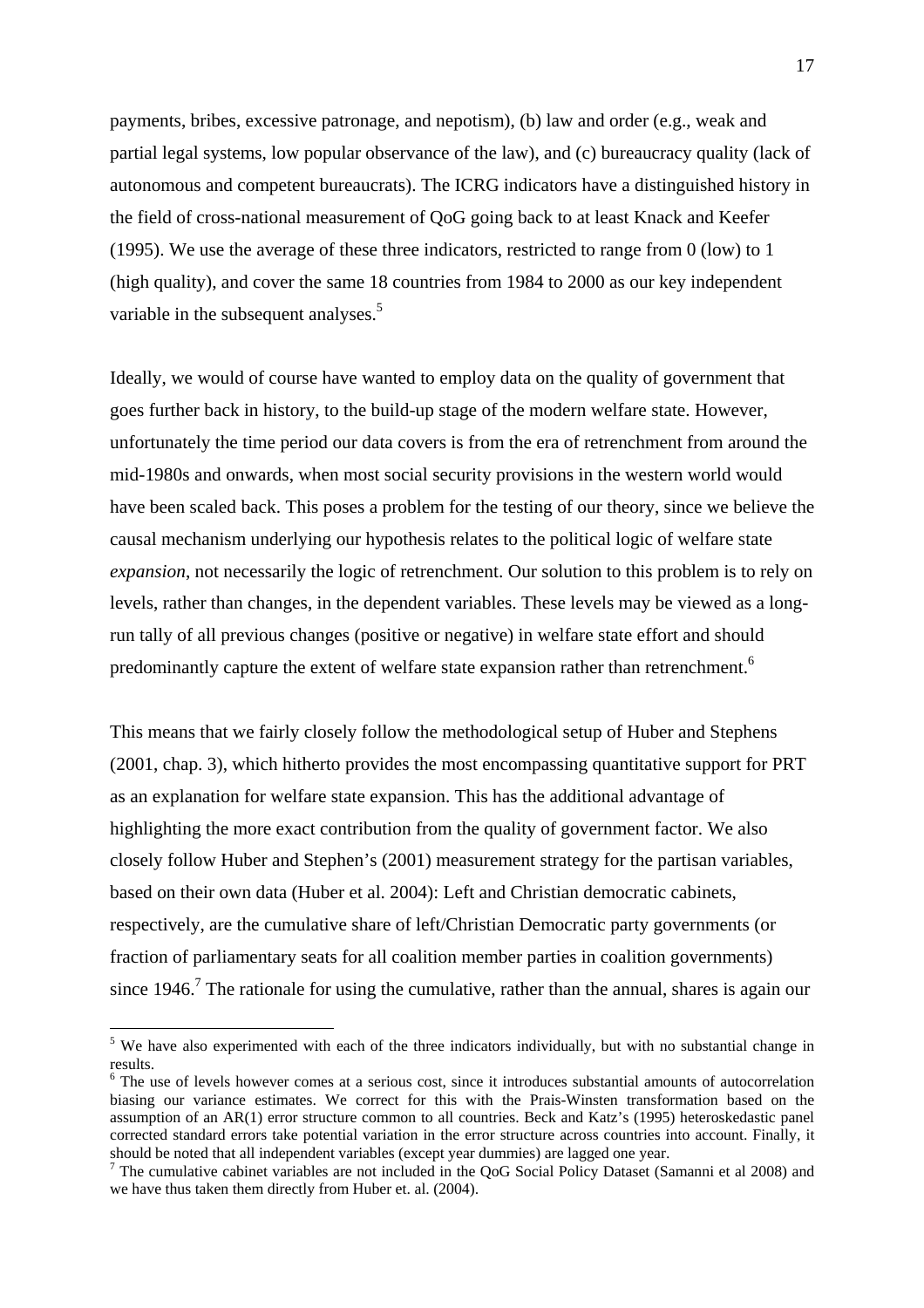focus on long-term development. We do not expect for example a left-party cabinet to be able to substantially alter the welfare state effort in their country from one year to the next. But the longer time period that left parties have been in government in a country, the more expanded a welfare state we should expect to find. Following the same logic, we compute the cumulative scores of the quality of government variable as well (in this case the cumulative mean rather than the cumulative sum). The quality of government factor each year thus reflects the entire history of quality of government for that particular country since the first year of measurement (that is, 1984). We believe this measurement strategy resonates well with the cognitive mechanisms on which our theory is based, since citizens or their representatives are likely to judge the trustworthiness of their state institutions not as a single-shot evaluation at each time point but rather as a running tally of previous experiences.<sup>8</sup>

Finally, we include a set of control variables in our analyses. Globalization is measured with two variables: openness to trade (Heston, Summers, and Aten 2002) and an index of the liberalization of the regulation of capital and current transactions (Huber et al. 2004; originally from Quinn 1997). To control for business cycles, we include measures of unemployment and budget deficits as a percentage of GDP (Armingeon et al. 2008; IMF  $2008$ ). Huber and Stephens (2001) have shown that female labor force participation has a significant effect on the expansion of the welfare state and we therefore include a measure of the percentage of women in the labor force (OECD 2006). Constitutional veto points can be theorized to hinder welfare state expansion. To control for this, we have used an additive index based on federalism, presidentialism, bicameralism, and frequent use of referenda (Huber et al. 2004; Huber and Stephens 2001, 55f). Finally, we control for the percentage of the population above 65 years of age, GDP per capita and inflation (Heston, Summers, and Aten 2002; OECD 2007; WorldBank 2007).

Again, most of these variables can only be expected to influence the level of the welfare state effort in the long run, and they will therefore be measured cumulatively. We closely follow Huber and Stephens (2001) and measure the following variables as the cumulative mean from the first year of observation: liberalization of capital and current transactions, female labor force participation, constitutional veto points, population above 65 and inflation. A few

<sup>&</sup>lt;sup>8</sup> Since the use of levels in the dependent variable and cumulative scores for the independent variables may introduce a spurious correlation of time trends, all results are controlled for year-fixed effects (or year dummies). 9  $9$  The IMF data on budget deficits is not included in the QoG Social Policy Dataset (Samanni et. al. 2008) and

has been taken directly from IMF (2008).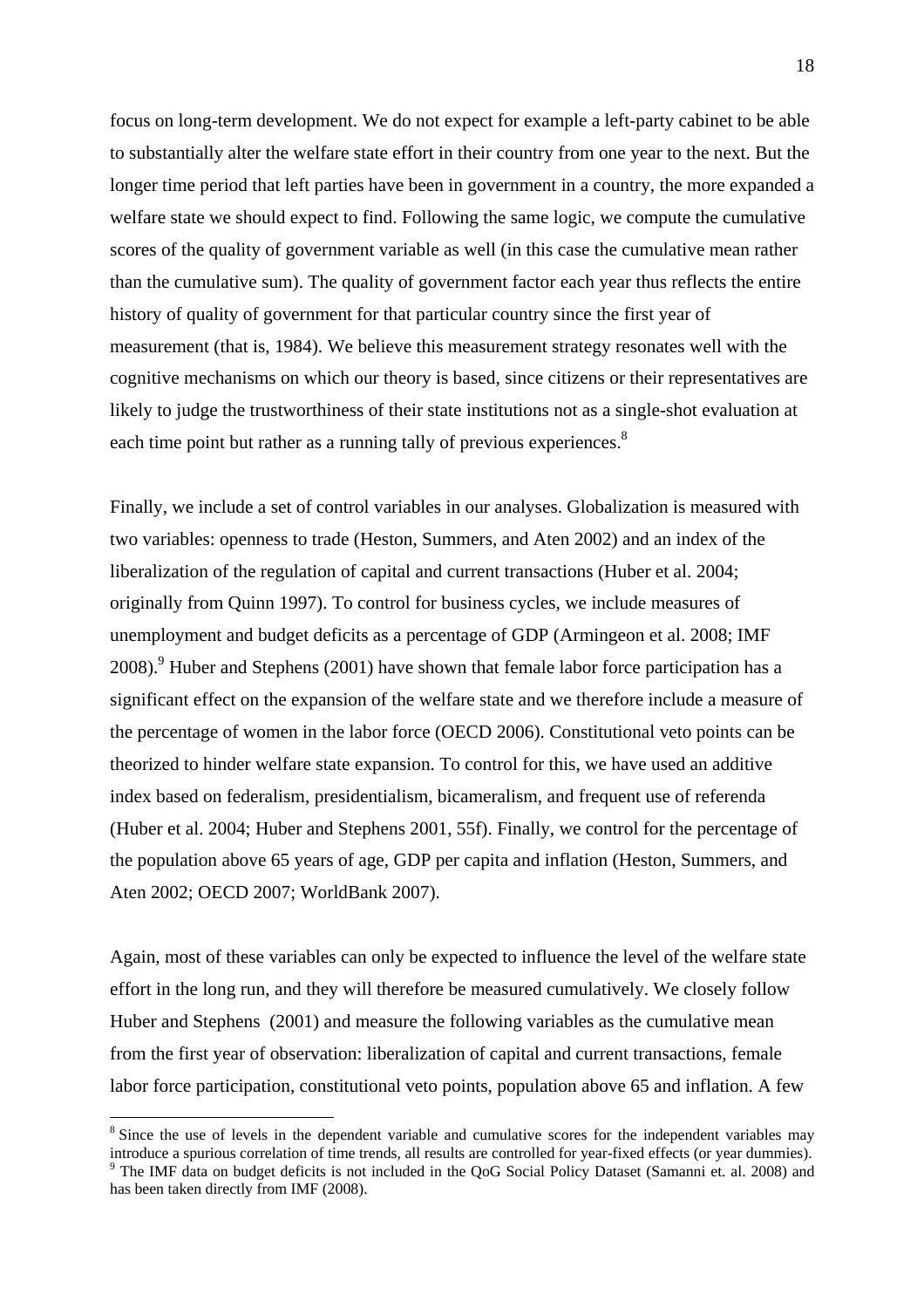of the variables can be argued to influence the extent of the welfare state in the shorter run: A higher rate of unemployment means more recipients which raises social spending without making the system more generous.<sup>10</sup> The same applies to openness to trade which has been said to increase workers sense of risk of being displaced (Huber and Stephens 2001, p. 63; Mares 2005). GDP is not only the resource base for expanding the welfare state in the first place, but also the denominator in the spending measurement, and this is why short-term changes can be expected to influence our dependent variable. Finally, we expect that budget deficits tend to force governments to make cuts in the welfare state in the short run and the budget deficit variable is therefore not measured cumulatively. Basic descriptive information on all variables is available in the Appendix.

## **Results**

1

To provide an illustration of the patterns we observe, we start by presenting two graphs to give a more visual feel for the data. Figure 1 displays the positive relation *at the country level* between QoG and the level of welfare state effort, measured as the benefit generosity index. Both the QoG and the welfare state measures are here computed as the mean value of all observations 1984-2002 for each country. As our theory would predict, we observe the encompassing Scandinavian welfare state to the upper right, that is, among countries with both high levels of QoG and benefit generosity. On the other side of the spectrum, however, are countries with lower QoG and smaller welfare states, such as Italy and Japan, and they are located to the lower left.

### \*\*\*\*\* FIGURE 1 ABOUT HERE \*\*\*\*\*

Figure 2 illustrates how QoG works as a ramifying condition for the effect of cabinet partisanship on welfare state generosity. The graph presents data for all the available *country year* observations 1984-2002 in the 18 OECD countries for which we have data. In the figure we have divided the observations into two equally sized groups based on their value on the

 $10$  One could argue that unemployment only is likely to affect the level of social spending and not so much the actual social policy reforms as measured by Scrugg's benefit generosity index. Unemployment is e.g. not included as a control variable in Allan and Scruggs (2004). However, we have chosen to include unemployment as a control variable irrespective of the dependent variable used, to keep all our models as similar as possible.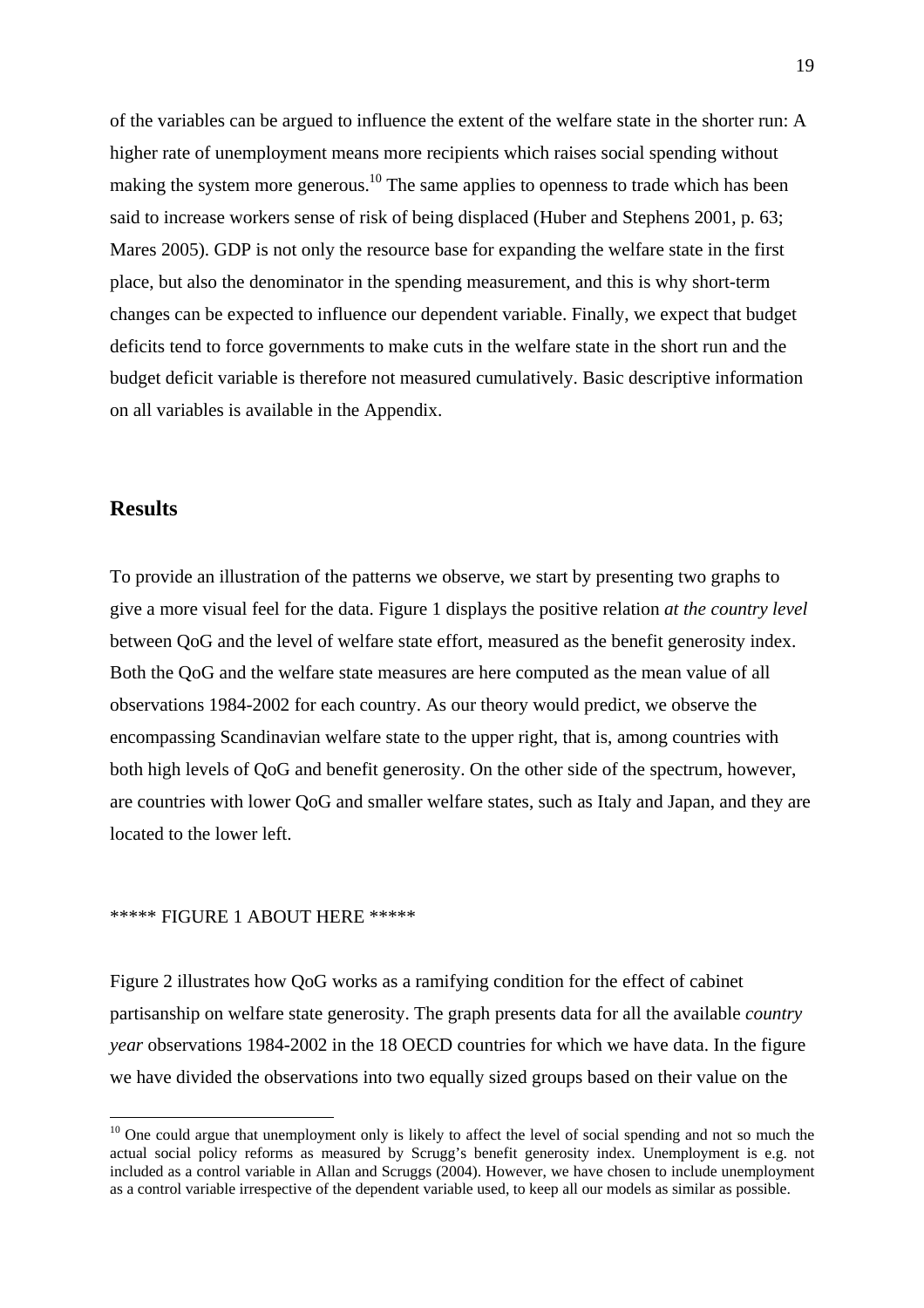QoG variable (the cumulative mean): the high-QoG observations in black, the low-QoG in grey. The two regression lines track the relationship between left cabinets and the benefit generosity index for these two groups, respectively. As we can see, both regression lines are positive; in the group of observations with low QoG as well as in the group with high QoG the relation between left cabinets and the benefit generosity index is positive. However, the dark grey regression line, representing the group with high OoG, is steeper than the light grey regression line. This means that the effect of left cabinets on the benefit generosity index is bigger in the group with high QoG than in the one with low QoG. Thus, the effect of left cabinets on the level of welfare state effort is dependent on the level of QoG.

#### \*\*\*\*\* FIGURE 2 ABOUT HERE \*\*\*\*\*

We now turn to the more systematic evidence underpinning these descriptive relationships. In table 1 we display four empirical models that together show how QoG is part of the explanation of the generosity of the welfare state. The models again include all 18 OECD countries 1984-2000. In model (1) and model (2) we use social spending as our dependent variable. Model (1), where QoG is *not* included, confirms that our data is in line with PRT. That is, as predicted, both the left cabinet and the Christian democratic cabinet variables are positively related to social spending.

## \*\*\*\*\* TABLE 1 ABOUT HERE \*\*\*\*\*

Turning to model (2), our main hypothesis is confirmed. QoG has a positive and significant effect on the level of welfare state effort measured as spending. Since the QoG variable has a theoretical variation of between 0 and 1, it is easy to interpret the coefficient: the model predicts that a country with the best possible level of QoG will spend 21 percentage units more of its GDP on the welfare state compared to a country with the lowest possible level of QoG. This can be compared to the mean level of social spending of the observations in the model which, incidentally, is 21 percent of GDP.

In addition, model (2) shows that both left and Christian democratic cabinets still have a positive effect on the level of social spending when QoG has been included in the model. The effect of left cabinets, however, is almost halved, while the effect of the Christian democratic cabinet becomes somewhat bigger. The implication of this is that previous tests of PRT,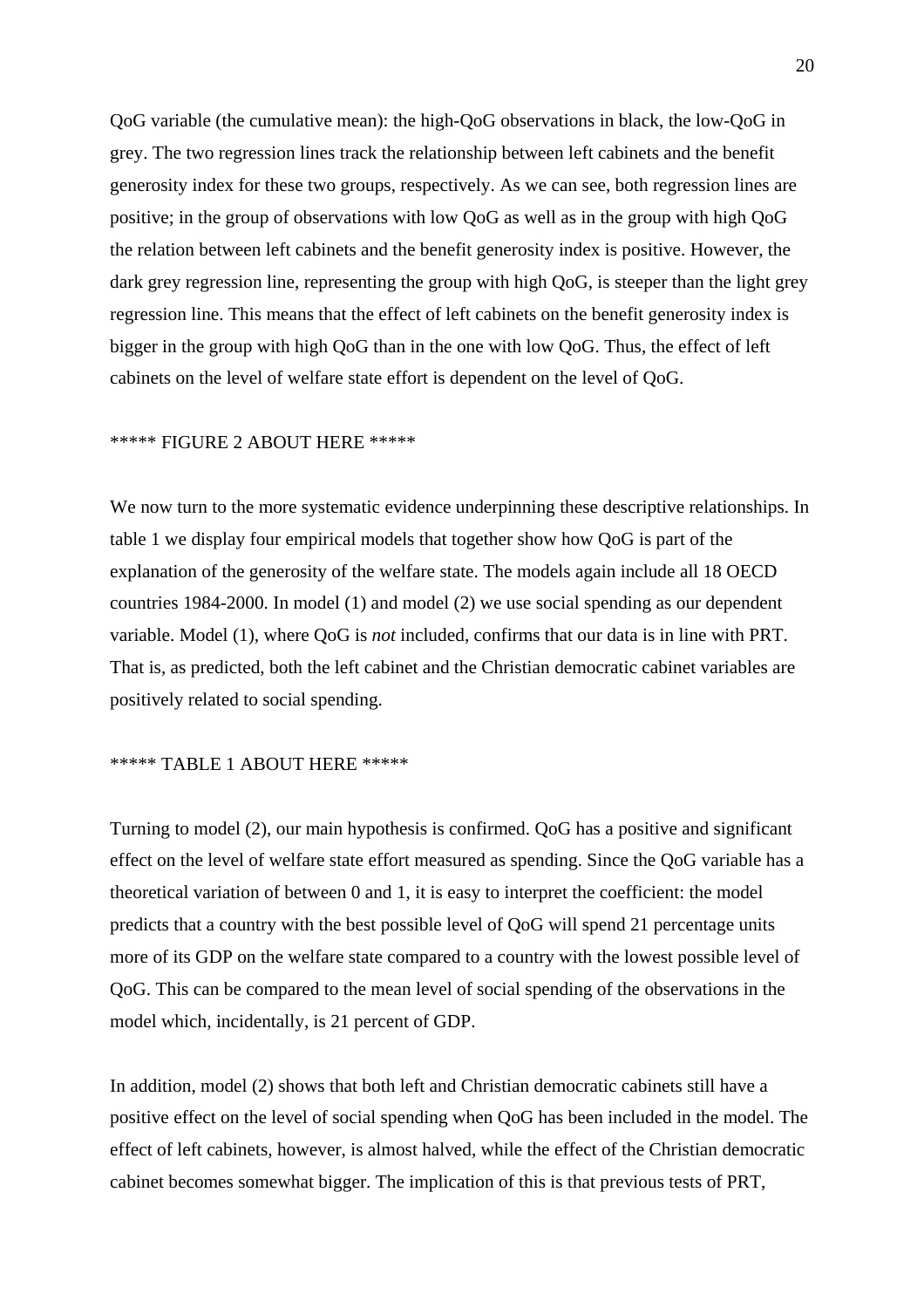where QoG has not been controlled for, have overestimated the effect that left cabinets exert on welfare state expansion and underestimated the effect of Christian democratic cabinets. The probable reason for this is that left parties have held power for longer spells in high-QoG countries like, for example, the Scandinavian countries as compared to their lower-QoG counterparts in southern Europe.

Turning to model (3) and model (4) of table 1 we instead use the benefit generosity index from Scruggs (2006) as our dependent variable. The results from model (1) and (2) are repeated. Without QoG in the model, left and Christian democratic governments have a significant and positive effect on the generosity of the welfare state (model 3). The effect of left cabinets is however reduced by one third when QoG is introduced in the model and the effect of Christian democratic cabinets increases by two thirds (model 4). In model (4) our main hypothesis is, again, confirmed in that QoG is positively related to the dependent variable. Since the benefit generosity index is pretty complex in its construction, it is harder to make a substantial interpretation of the magnitude of this effect. We may however compare the effect of QoG with the mean value and the empirical variation of our dependent variable. In the observations used in model (4), the minimum value of the benefit generosity index is 17, the maximum value is 45 and the mean value is 28. A country with the highest possible level of QoG will, according to the model, have a benefit generosity index that is 35 units higher than a country with the lowest possible level of QoG.

In sum, model (1) - (4) confirm our main hypothesis. QoG has a significant and positive effect on the level of welfare state effort, regardless of whether our dependent variable is operationalized through spending on the welfare state or through the benefit generosity index. However, the effect of the cabinet partisanship still holds when QoG is included in the model. The Power Resource Theory is therefore complemented rather than refuted.

We now turn to the more systematic test of our second and supplementary hypothesis that the size of the effect of cabinet partisanship is conditional on the level of QoG. Table 2 presents this result with regression estimates, still for the 18 OECD countries 1984-2000 and using the same control variables as in Table 1. The two interaction variables are simply the QoG variable multiplied with the left and Christian democratic cabinet variables respectively. The coefficients for these interaction terms should be interpreted as the effect QoG exerts on the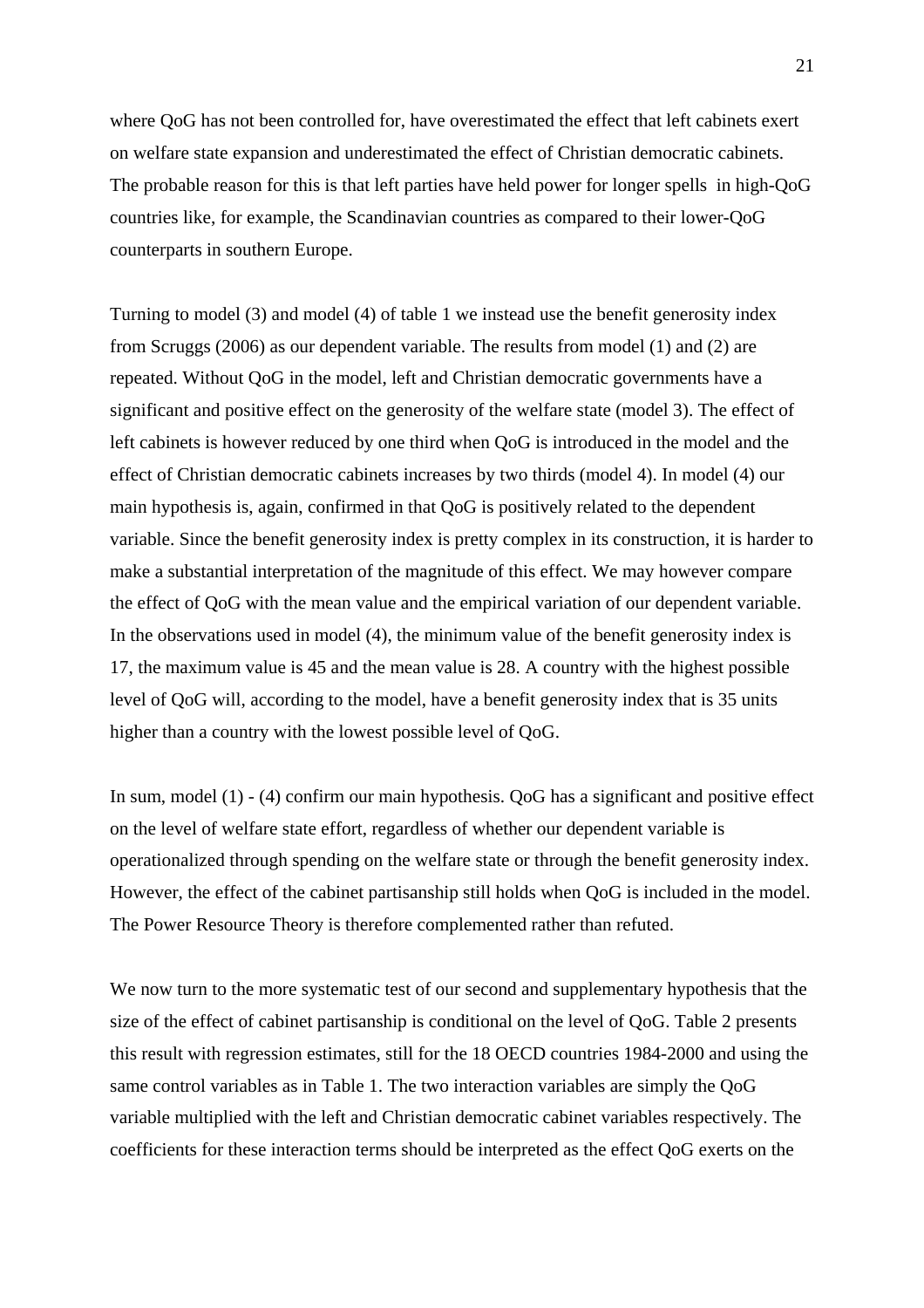effect of either type of cabinet. In other words, if this second hypothesis proves correct, then we should expect a positive and significant interaction term.

## \*\*\*\*\* TABLE 2 ABOUT HERE \*\*\*\*\*

It turns out that this hypothesis is in part confirmed. There is a positive and significant interaction effect when the welfare state level is measured with the benefit generosity index (model 6), but not when it is measured as spending on the welfare state (model 5). In other words, the positive relationship between left and Christian cabinets and spending on the welfare state does not vary with the level of QoG. However, the effect of left cabinets on benefit generosity increases with higher QoG. This means our hypothesis is at least confirmed in the model with the most realistic proxy for welfare state effort. $11$ 

There is one more indication that the first hypothesis, on the general effect of QoG on welfare state expansion, is the more robust of the two: It holds even when all cross-country variation has been partialled out through the use of country-fixed effects (a rather hard test considering that our variables are pretty stable over time). In this case the QoG variable holds up as an explanation of the level of welfare state effort, regardless of what operationalization is used for the dependent variable. Our hypothesis on the interaction effect does however not stand this robustness test.

## **Discussion**

1

One way to evaluate the strength of a social science theory is to ask how well it "travels". The more cases it can explain, the stronger it stands. In this case, the Power Resource Theory has been shown to be fairly good in explaining the extent and institutionalization of social policies

 $11$  One might suspect that the reason for this is that the contingent effect of left cabinets only holds for social insurance but not for social service provision (since the benefit generosity index does not capture the latter). A more fine-grained analysis however reveals that this is not the case. Our second hypothesis is neither confirmed when spending on service or cash transfers are used as dependent variable.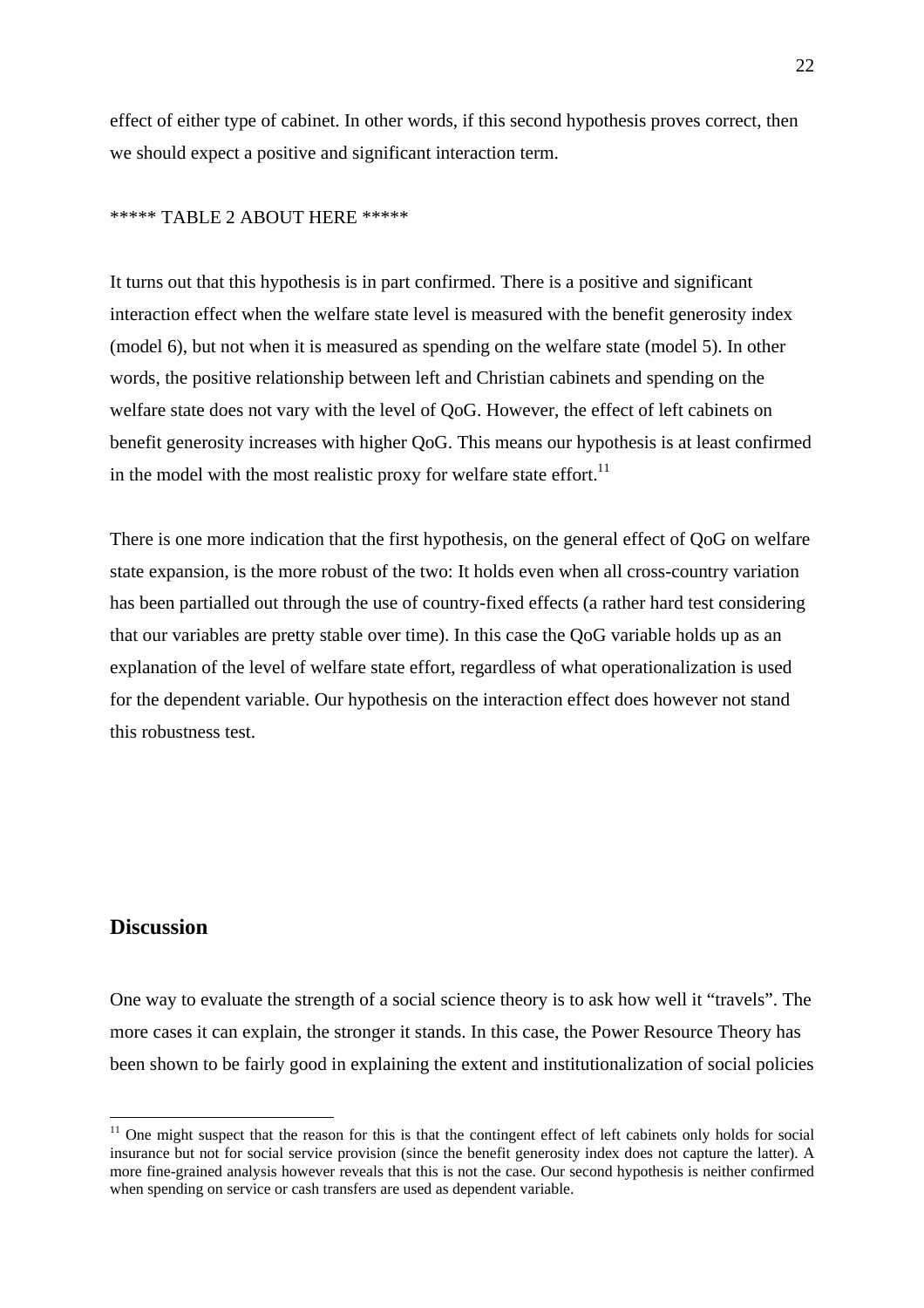in 18 western OECD countries which of course is important. However, it should be reminded that this is about ten percent of the total number of countries in the world comprising less than fifteen percent of the world's population. According to all cross-country empirical indicators that measures Quality of Government, the 18 western OECD countries that have been the focus of the PRT have comparatively high levels of QoG (cf. Samanni et al. 2008). While our results show that the QoG theory serves as a necessary complement to the PRT for the above mentioned developed countries, it seems reasonable to argue that the importance of QoG for establishing an encompassing welfare state would increase the more we move to countries in other regions of the world, such as, for example, Latin America or Sub-Saharan Africa. Given the rampant corruption and clientelism in countries like, for example, Brazil, it is unlikely that we will see the enactment of a North European type of welfare state, even if they have would have leftist governments for an extended period (Sorj and Martuccelli 2008; Weyland 1996). As Rudra states it, politicians in these countries are inclined to use the welfare systems for patronage politics "by appointing teachers, health and social workers in exchange for political support" (Rudra 2004. p. 699). The same can be said of several countries in Sub-Saharan Africa (Adésínà 2007; Samson 2002). Thus, the further away from the 18 developed countries our two theories travel, our presumption is that the Quality of Government Theory will become more important than the Power Resource Theory for explaining variations in social protection through the state.

We would like to end with an illustration of how we believe the micro-level causal logic operates in the QoG theory. In her recent (and fascinating) book about the former head of the Anti-Corruption Agency in Kenya, Joseph Githongo, the British journalist Michaela Wrong tells the story about how Githongo, after having revealed the existence of massive and systemic corruption among the highest ranking politicians in the Cabinet and not receiving any support from the President for going further with his allegations, decided that he had to flee the country. Based on interviews with Githongo and other sources, Wrong describes how, in Kenya, ethnic loyalties trumps all other political allegiances giving rise to widespread corruption, clientelism and distrust of the state as anything but a source for graft.

However, Wrong, who has long experience from reporting from Kenya, does not solely attribute these malfunctions to a specific African or Kenyan political culture. Instead, she goes to her own background as a child growing up in London with an Italian mother and an English father. In the book, she recalls how her parents thought of moral duties, generosity, personal obligations and compassion in totally different ways. Her Italian mother grew up in a country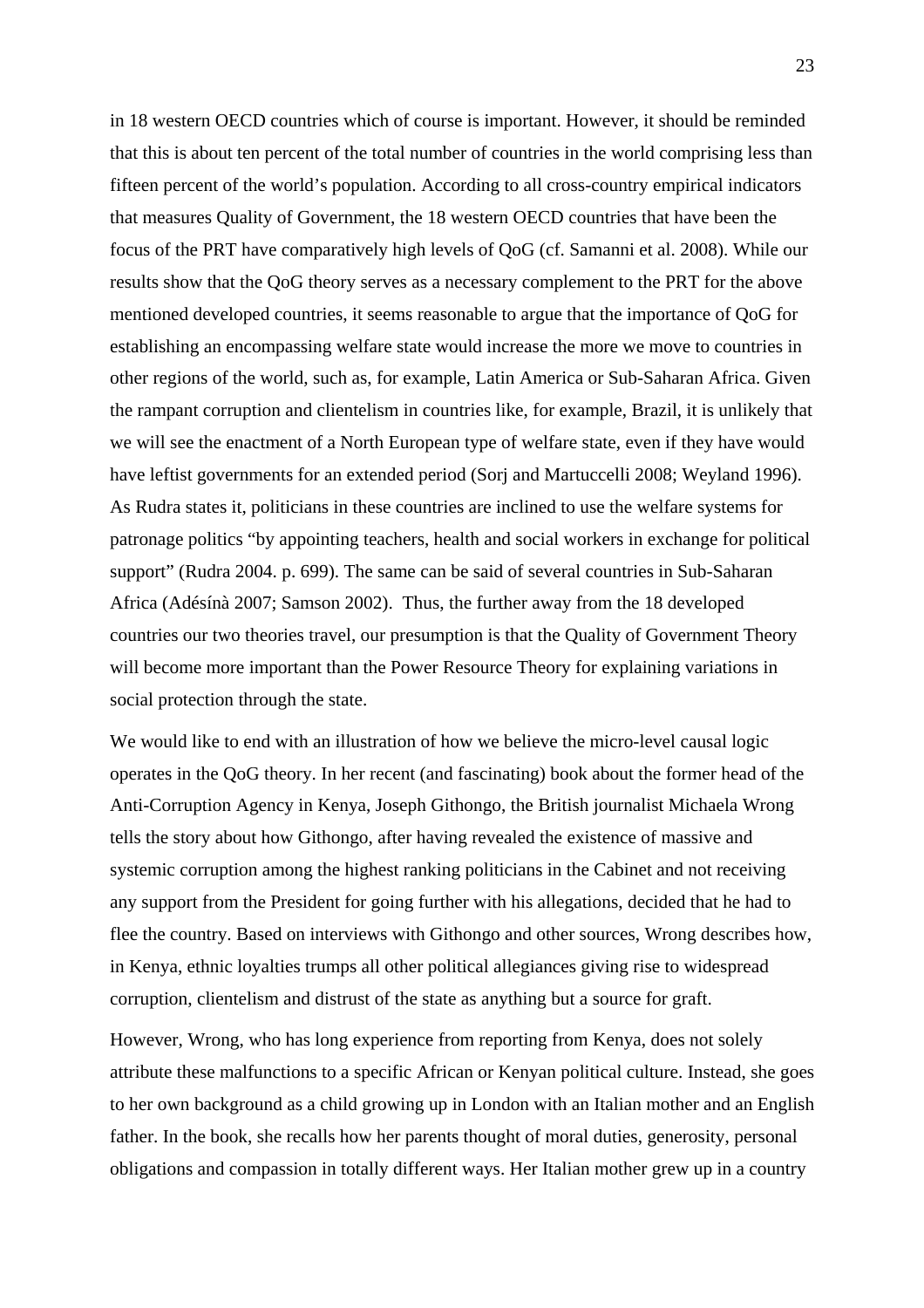that had turned the state into a fascist apparatus and, moreover, had formed a political alliance with Nazi Germany leading to war and occupation. After the war she experienced "a seemingly endless series of short-lived, sleaze-ridden administrations". This experience resulted in an "utterly cynical" view of the state and its officials. Her mother, according to Wrong, would "happily have lied and cheated in any encounter with the state had she believed she could get away with it". However, Wrong continues to describe her mother as utterly devoted to helping others in need and spending lots of time and energy to support also distant relatives and friends in an extended social network. "Hers was a world of one-on-one interactions in which obligations, duties, morality itself took strictly personal forms and were no less onerous for it." However, her obligations and duties ended where her network ended, "beyond lay utter darkness". Her mother's approach, writes Wrong, "would have made perfect sense to any Kenyan".

 Wrong then describes her father as the typical middle-class law-abiding Englishman "for whom a set of impartial, lucid rules represented civilization at its most advanced". She describes how, when she was about eleven, with a certain pride mentioned to him that she usually managed to free-ride on the bus home from school. His reaction was stern disapproval telling her that "if everyone behaved that way, London Transport would grind to a halt". For Wrong's father, the choice stood between "civic ethos and anarchy". In contrast to his Italian wife, "he felt no obligation to provide for nieces and nephews" and had a relative applied for a job at the National Health Service administration in which he worked and were he made such appointments "he would have immediately excused himself". For her English father, "nothing could be more repugnant… than asking a friend to bend the rules as a personal favour" (Wrong 2009, p 54f).

 The point Michaela Wrong (and we) wants to make is that the state's historical record (or in a game-theoretical terminology, the state's "history of play") creates a kind of collective memory within its population that can be expected to determine what Douglass North has labelled "mental models" which influences whether or not people are likely to trust the state to deliver what it has set out to deliver (North 1998). Given the historical record of the Italian and the British state, none of the "templates" described by Wrong can be thought of as irrational. However, while the "Italian" (or "Kenyan") template on its own can be thought of as rational, it is likely to produce a result that stands against the collective rationality.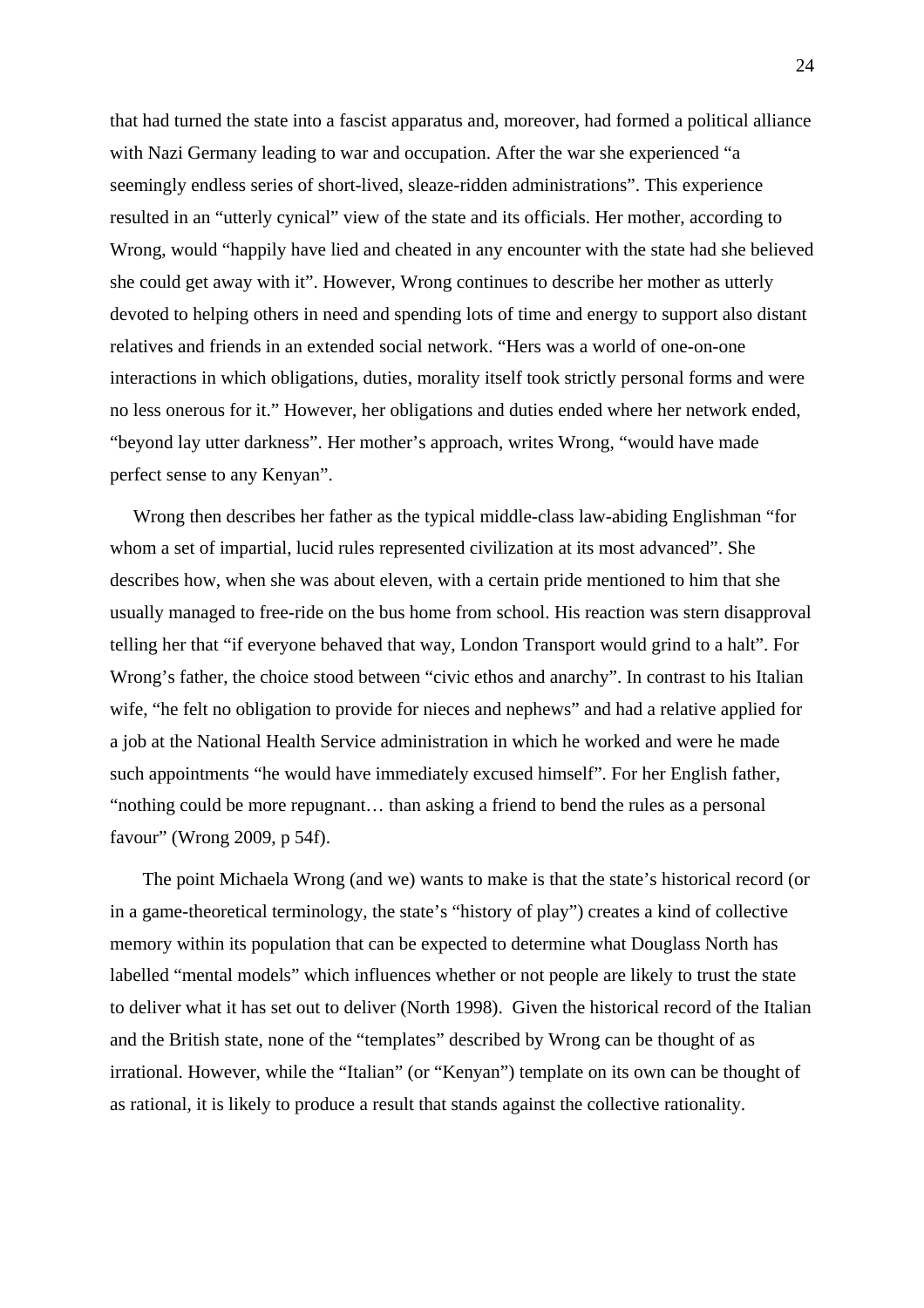|                                   | (1)                                             | (2)                                                   | (3)                   | (4)                   |
|-----------------------------------|-------------------------------------------------|-------------------------------------------------------|-----------------------|-----------------------|
|                                   | Social Spending                                 | Social Spending                                       | Benefit               | Benefit               |
|                                   | $(% \mathcal{L}_{0}^{\infty}$ (% of GDP)        | $(% \mathcal{L}_{0} \cap \mathcal{L}_{1})$ (% of GDP) | Generosity            | Generosity            |
|                                   |                                                 |                                                       | Index                 | Index                 |
|                                   |                                                 |                                                       |                       |                       |
| <b>Quality of Government</b>      |                                                 | $21.3***$                                             |                       | $35.6***$             |
|                                   |                                                 | (4.24)                                                |                       | (5.19)                |
| Left Cabinet                      | $0.23***$                                       | $0.13***$                                             | $0.38^{\ast\ast\ast}$ | $0.26^{\ast\ast\ast}$ |
|                                   | (5.93)                                          | (3.08)                                                | (6.58)                | (4.57)                |
|                                   |                                                 |                                                       |                       |                       |
| <b>Christian Democratic</b>       | $0.12***$                                       | $0.15***$                                             | $0.12$ <sup>*</sup>   | $0.20^{\ast\ast\ast}$ |
| Cabinet                           |                                                 |                                                       |                       |                       |
|                                   | (3.57)                                          | (4.12)                                                | (2.41)                | (4.81)                |
|                                   |                                                 |                                                       |                       |                       |
| <b>Openness to Trade</b>          | $-0.011$                                        | $-0.022$ <sup>*</sup>                                 | $0.069***$            | $0.054^{***}$         |
|                                   | $(-1.04)$                                       | $(-2.11)$                                             | (4.31)                | (3.71)                |
|                                   |                                                 |                                                       |                       |                       |
| Liberalization of Capital         | $1.16***$                                       | $0.93***$                                             | $1.04***$             | $0.77***$             |
| and Current Transactions          |                                                 |                                                       |                       |                       |
|                                   | (5.55)                                          | (4.14)                                                | (3.61)                | (2.87)                |
|                                   |                                                 |                                                       |                       |                       |
| <b>Constitutional Veto Points</b> | $\text{-}1.11$ $\hspace{-1.5mm}^{\ast\ast\ast}$ | $-0.92***$                                            | $-1.46***$            | $-1.54***$            |
|                                   | $(-5.77)$                                       | $(-4.74)$                                             | $(-4.38)$             | $(-5.17)$             |
|                                   |                                                 |                                                       |                       |                       |
| Budget Deficit / Surplus          | $-0.088$ <sup>*</sup>                           | $-0.12$ **                                            | $-0.013$              | $-0.054$              |
|                                   | $(-2.30)$                                       | $(-2.86)$                                             | $(-0.29)$             | $(-0.97)$             |
| GDP per Capita                    | $-0.24$ <sup>*</sup>                            | $-0.35***$                                            | $0.46***$             | $0.50***$             |
|                                   | $(-2.42)$                                       | $(-3.35)$                                             | (3.22)                | (3.74)                |
|                                   |                                                 |                                                       |                       |                       |
| <b>Female Labor Force</b>         | $0.13*$                                         | 0.11                                                  | $0.16^{**}$           | $0.13***$             |
| Participation                     |                                                 |                                                       |                       |                       |
|                                   | (2.35)                                          | (1.70)                                                | (2.67)                | (2.65)                |
|                                   |                                                 |                                                       |                       |                       |
| Inflation                         | 0.10                                            | $0.70***$                                             | 0.16                  | $0.76***$             |
|                                   | (0.57)                                          | (3.92)                                                | (0.58)                | (2.89)                |
|                                   |                                                 |                                                       |                       |                       |
| Population above 65               | 0.30                                            | $0.72***$                                             | $-0.31$               | 0.040                 |
|                                   | (1.41)                                          | (2.96)                                                | $(-1.04)$             | (0.14)                |
|                                   |                                                 |                                                       |                       |                       |
| Unemployment                      | 0.082                                           | $-0.011$                                              | 0.00095               | $-0.046$              |
|                                   | (1.28)                                          | $(-0.14)$                                             | (0.01)                | $(-0.54)$             |
| $\boldsymbol{N}$                  | 339                                             | 279                                                   | 353                   | 285                   |
| $R^2$                             | 0.85                                            | 0.89                                                  | 0.83                  | 0.89                  |

**Table 1. Regression Estimates for Quality of Government in 18 OECD Countries 1984-2000**

*t* statistics in parentheses;  $^{*} p < 0.05$ ,  $^{*} p < 0.01$ ,  $^{*} p < 0.001$ 

*Comments:* Prais-Winsten's regression with heteroskedastic panel corrected standard errors and AR1 autocorrelation structure. Year dummies are included in the model. Most independent variables are measured cumulatively (see text). All independent variables are lagged one year (except year dummies).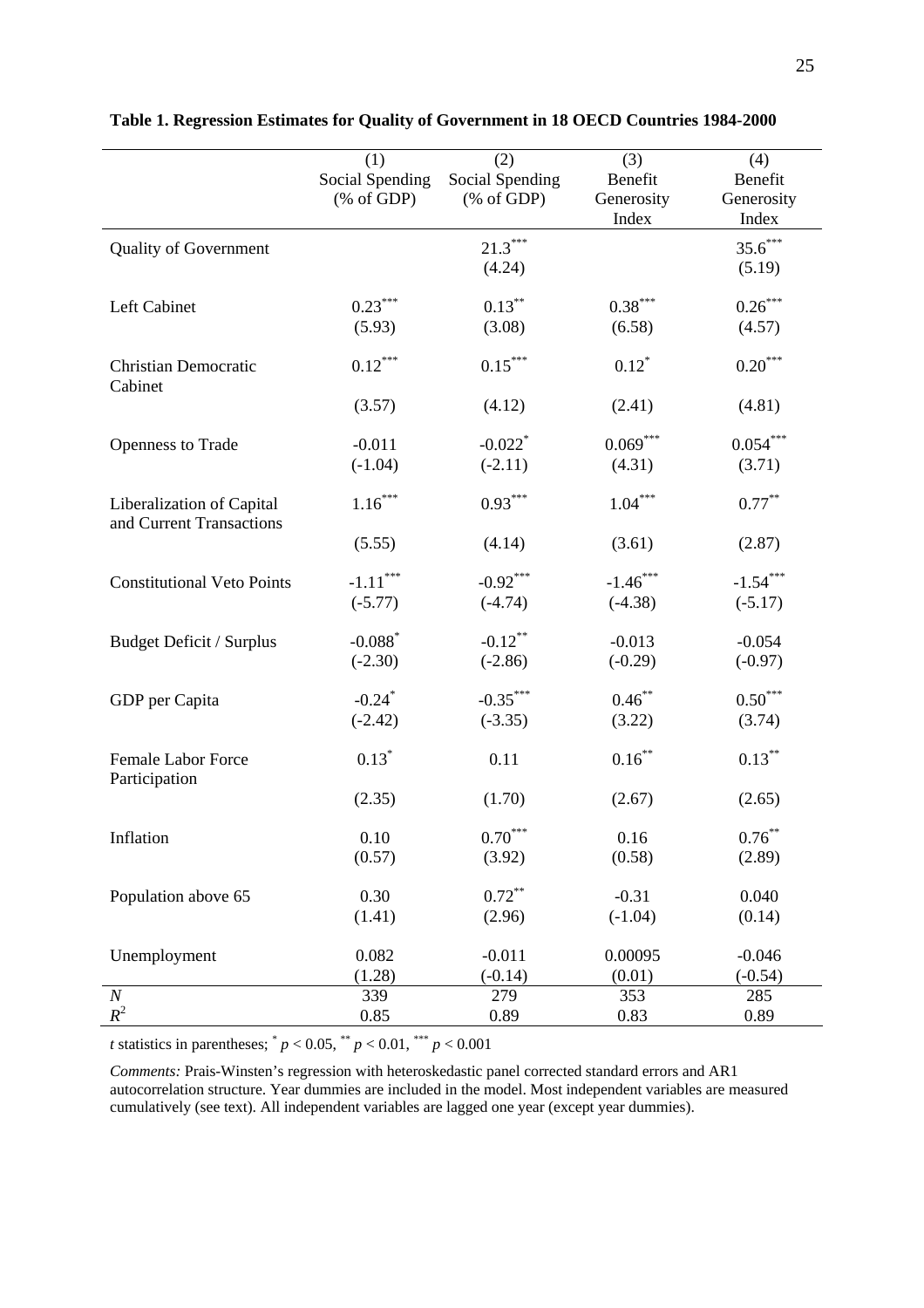|                                   | (5)<br>(6)      |                           |  |
|-----------------------------------|-----------------|---------------------------|--|
|                                   | Social Spending | <b>Benefit Generosity</b> |  |
|                                   | (% of GDP)      | Index                     |  |
| QoG - Left Interaction            | $-0.56$         | $1.92*$                   |  |
|                                   | $(-0.95)$       | (2.48)                    |  |
|                                   |                 |                           |  |
| QoG - Christian Democrat          | 0.13            | $-0.014$                  |  |
| Interaction                       |                 |                           |  |
|                                   | (0.47)          | $(-0.04)$                 |  |
|                                   |                 |                           |  |
| Quality of Government             | $24.5***$       | 18.9                      |  |
|                                   | (2.87)          | (1.67)                    |  |
|                                   |                 |                           |  |
| Left Cabinet                      | 0.67            | $-1.57$ <sup>*</sup>      |  |
|                                   | (1.21)          | $(-2.16)$                 |  |
|                                   |                 |                           |  |
| Christian Democratic Cabinet      | 0.046           | 0.18                      |  |
|                                   | (0.19)          | (0.58)                    |  |
|                                   |                 |                           |  |
| Openness to Trade                 | $-0.024$ *      | $0.052***$                |  |
|                                   | $(-2.12)$       | (3.39)                    |  |
| Liberalization of Transactions    | $0.91***$       | $0.85***$                 |  |
|                                   | (3.80)          | (3.17)                    |  |
|                                   |                 |                           |  |
| <b>Constitutional Veto Points</b> | $-0.94***$      | $-1.53***$                |  |
|                                   | $(-4.62)$       | $(-5.20)$                 |  |
|                                   |                 |                           |  |
| Budget Deficit / Surplus          | $-0.12***$      | $-0.050$                  |  |
|                                   | $(-2.84)$       | $(-0.90)$                 |  |
|                                   |                 |                           |  |
| GDP per Capita                    | $-0.32$ **      | $0.44***$                 |  |
|                                   | $(-2.80)$       | (3.10)                    |  |
|                                   |                 |                           |  |
| Female Labor Force Particip.      | 0.13            | 0.075                     |  |
|                                   | (1.75)          | (1.39)                    |  |
|                                   |                 |                           |  |
| Inflation                         | $0.82***$       | 0.44                      |  |
|                                   | (3.76)          | (1.43)                    |  |
| Population above 65               | $0.69***$       | 0.090                     |  |
|                                   | (2.76)          | (0.30)                    |  |
|                                   |                 |                           |  |
| Unemployment                      | $-0.0064$       | $-0.054$                  |  |
|                                   | $(-0.08)$       | $(-0.62)$                 |  |
| $\boldsymbol{N}$                  | 279             | 285                       |  |
| $R^2$                             | 0.89            | 0.89                      |  |
|                                   |                 |                           |  |

**Table 2. Regression Estimates for Interaction Effect of Cabinet Partisanship and Quality of Government in 18 OECD Countries 1984-2000**

*t* statistics in parentheses;  $^{*} p < 0.05$ ,  $^{**} p < 0.01$ ,  $^{***} p < 0.001$ 

*Comments:* Prais-Winsten's regression with heteroskedastic panel corrected standard errors and AR1 autocorrelation structure. Year dummies are included in the model (coefficients not reported). Most independent variables are measured cumulatively (see text).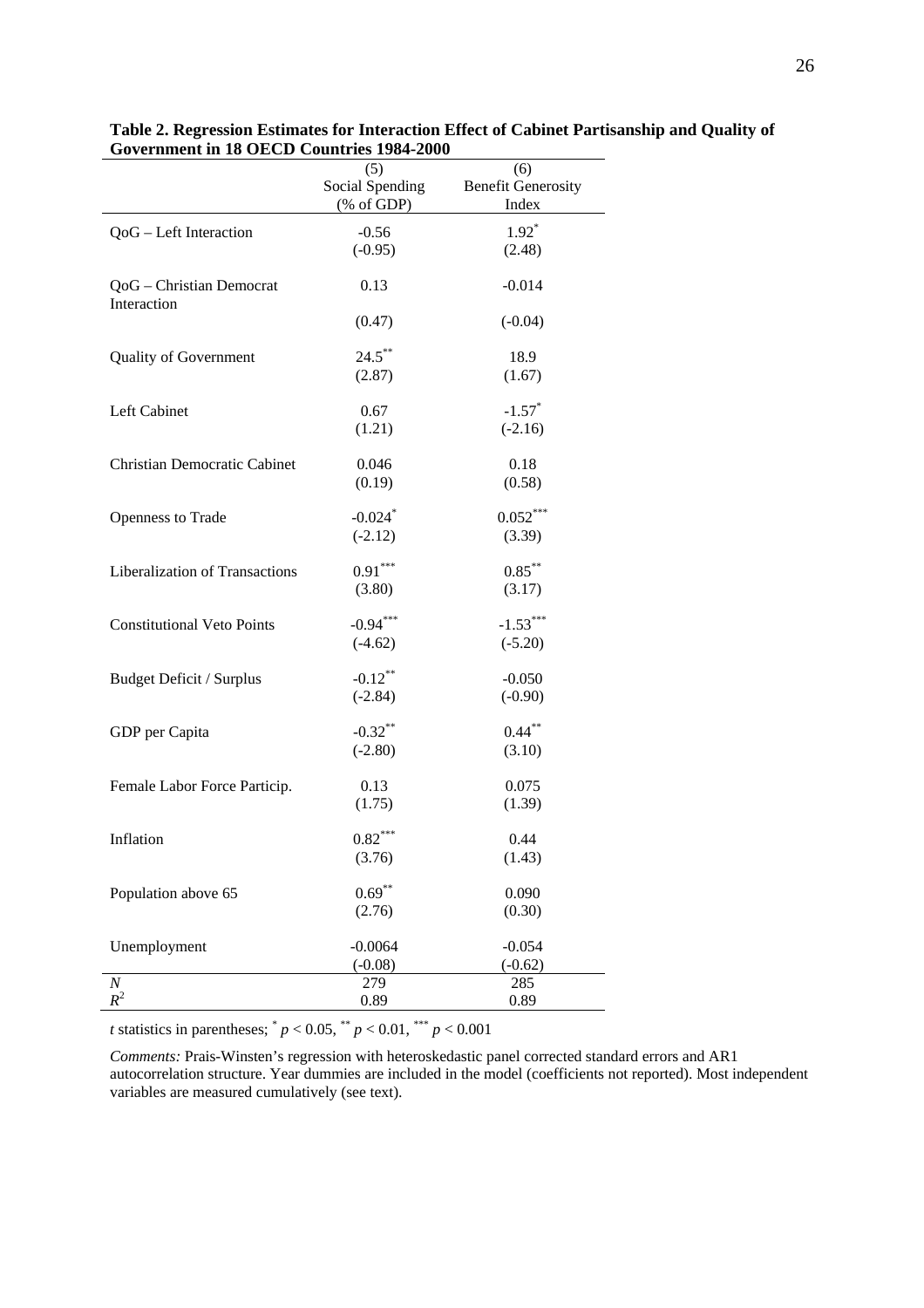

**Figure 1. Benefit Generosity and Quality of Government in 18 OECD Countries 1984-2002**

 $R^2 = 0.25$ ,  $b = 53$ ,  $P>|t| = 2.32$ . Sources: Scruggs (2006); ICRG

*Comments*: Both the QoG measure and the benefit generosity index are here computed as the mean value of all observations 1984-2002 for each country.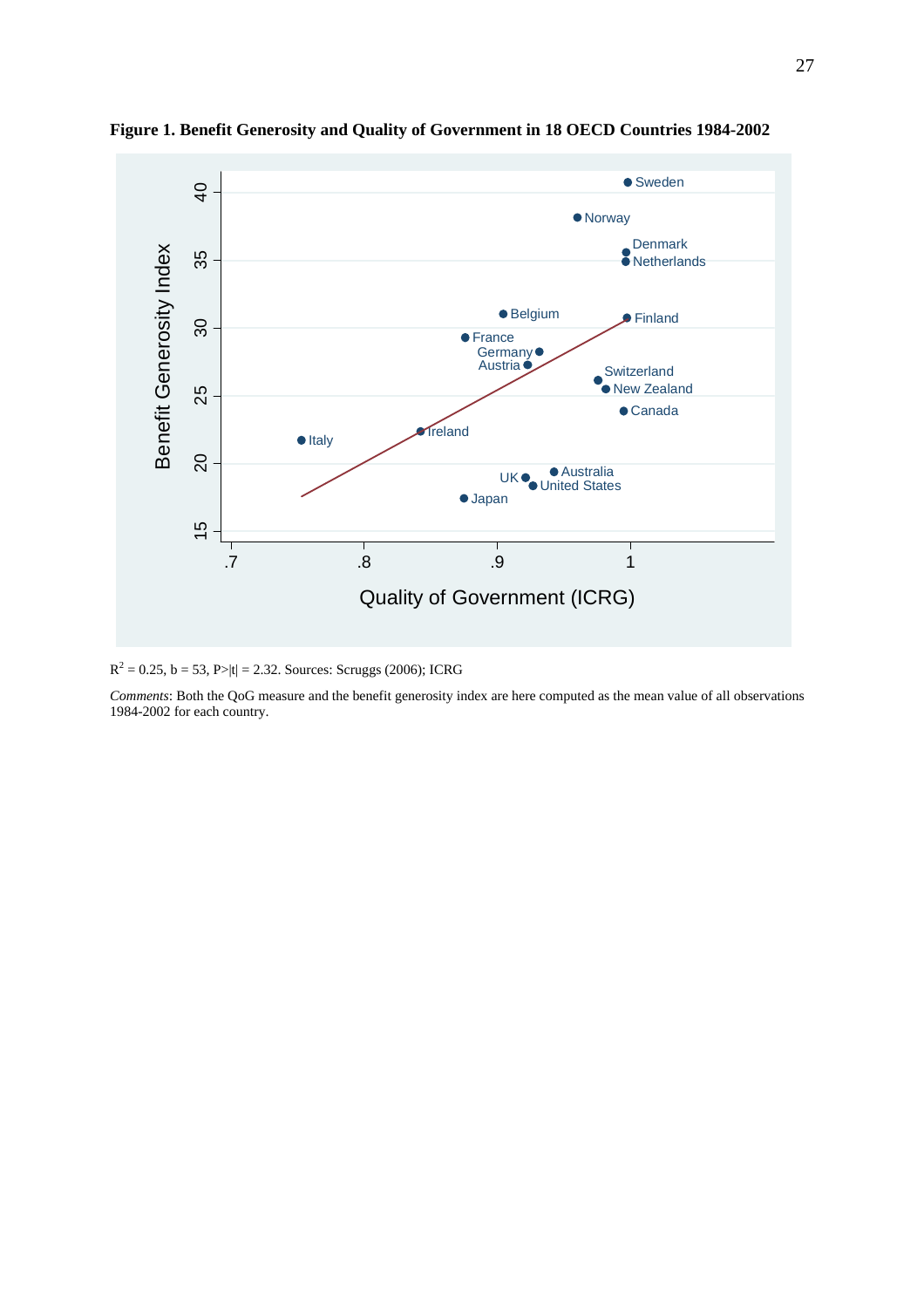



Sources: Scruggs (2006); Huber et al (2004)

*Comments*: Each dot represents one country and year (e.g. Sweden 1984). The observations are split into two equally sized groups based on their level of QoG. The regression lines show that the effect of left cabinets on the benefit generosity index is bigger for the observations with high QoG than for the observations with low QoG.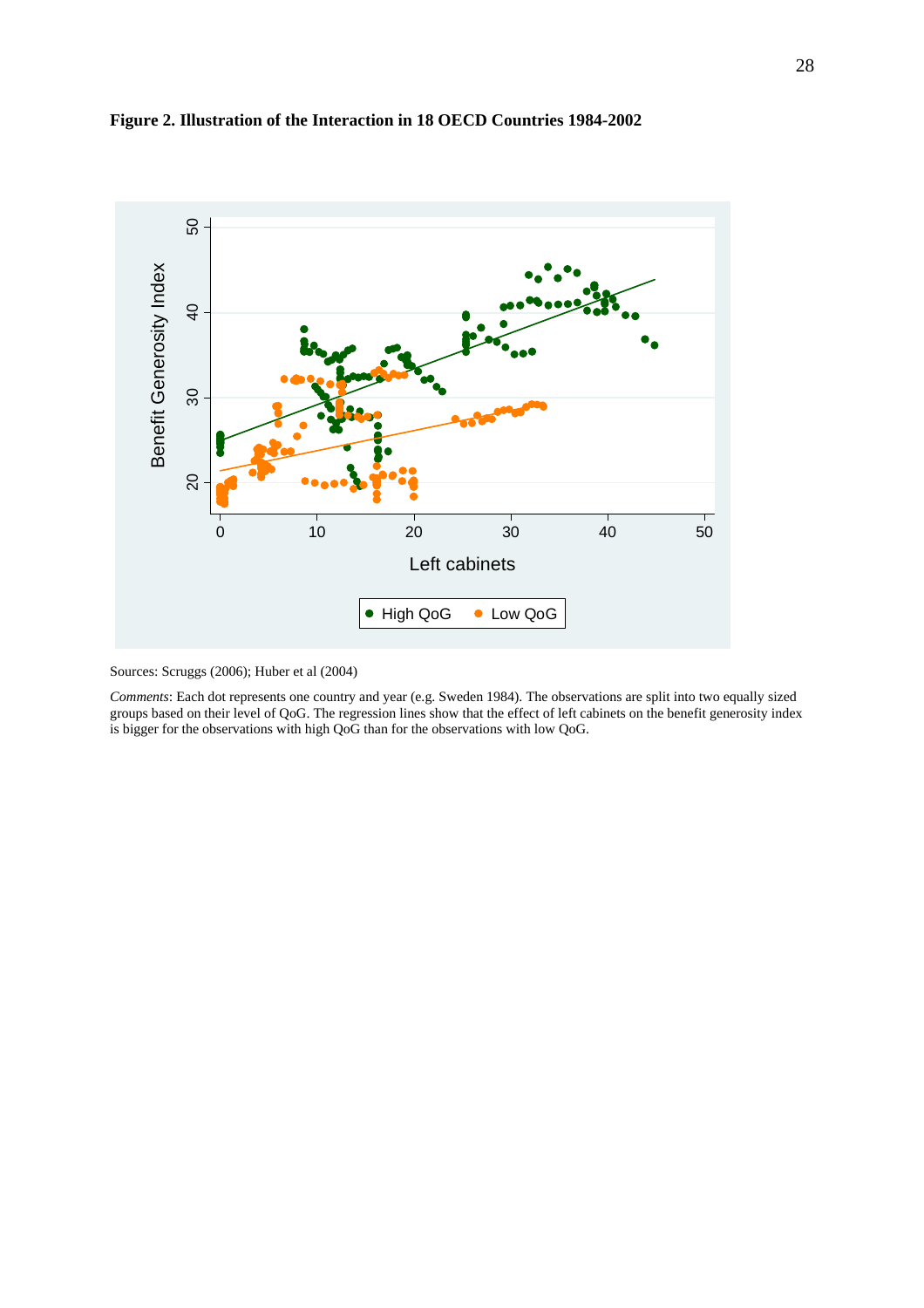| Variable                                                                 | Mean   | Min value        | Max value | Standard deviation |              |             |
|--------------------------------------------------------------------------|--------|------------------|-----------|--------------------|--------------|-------------|
|                                                                          |        |                  |           | Overall std.       | Between std. | Within std. |
|                                                                          |        |                  |           | dev.               | dev          | dev         |
| Social Spending<br>$(% \mathcal{L}_{0} \cap \mathcal{L}_{1})$ (% of GDP) | 21     | 11               | 36        | 5.4                | 5.1          | 1.7         |
| Benefit<br>Generosity<br>Index                                           | 28     | 17               | 45        | 7.2                | 7.0          | 1.7         |
| Quality of<br>Government                                                 | 0.94   | 0.75             | $1\,$     | 0.067              | 0.067        | 0.010       |
| Left Cabinet                                                             | 15     | $\boldsymbol{0}$ | 45        | 11                 | 11           | 2.0         |
| Christian<br>Democratic<br>Cabinet                                       | 8.5    | $\boldsymbol{0}$ | 40        | 12                 | 13           | 1.0         |
| Openness to<br>Trade                                                     | 63     | 14               | 186       | 32                 | 30           | 12          |
| Liberalization of<br>Capital and<br>Current<br>Transactions              | $11\,$ | 6.6              | 14        | 1.8                | 1.9          | 0.36        |
| Constitutional<br>Veto Points                                            | 1.5    | $\boldsymbol{0}$ | 6         | 1.8                | 1.8          | 0.034       |
| Budget Deficit /<br>Surplus                                              | $-2.4$ | $-12$            | 11        | 3.8                | 2.4          | 3.0         |
| GDP per Capita                                                           | 21     | 11               | 33        | 3.4                | 2.7          | 2.1         |
| Female Labor<br>Force<br>Participation                                   | 53     | 35               | 70        | 9.1                | 9.0          | 1.8         |
| Inflation                                                                | 5.8    | 2.4              | 13        | 1.7                | 1.7          | 0.61        |
| Population<br>above 65                                                   | 12     | 7.7              | 16        | 2.1                | 2.1          | 0.3         |
| Unemployment                                                             | 7.5    | 0.46             | 17        | 3.6                | $3.0\,$      | 2.1         |

# **Descriptives**

Note: The "Between std. dev." is the standard deviation between countries, that is when the year variable is held constant. The "Within std. dev." is the standard deviation over time, that is when the country variable is held constant.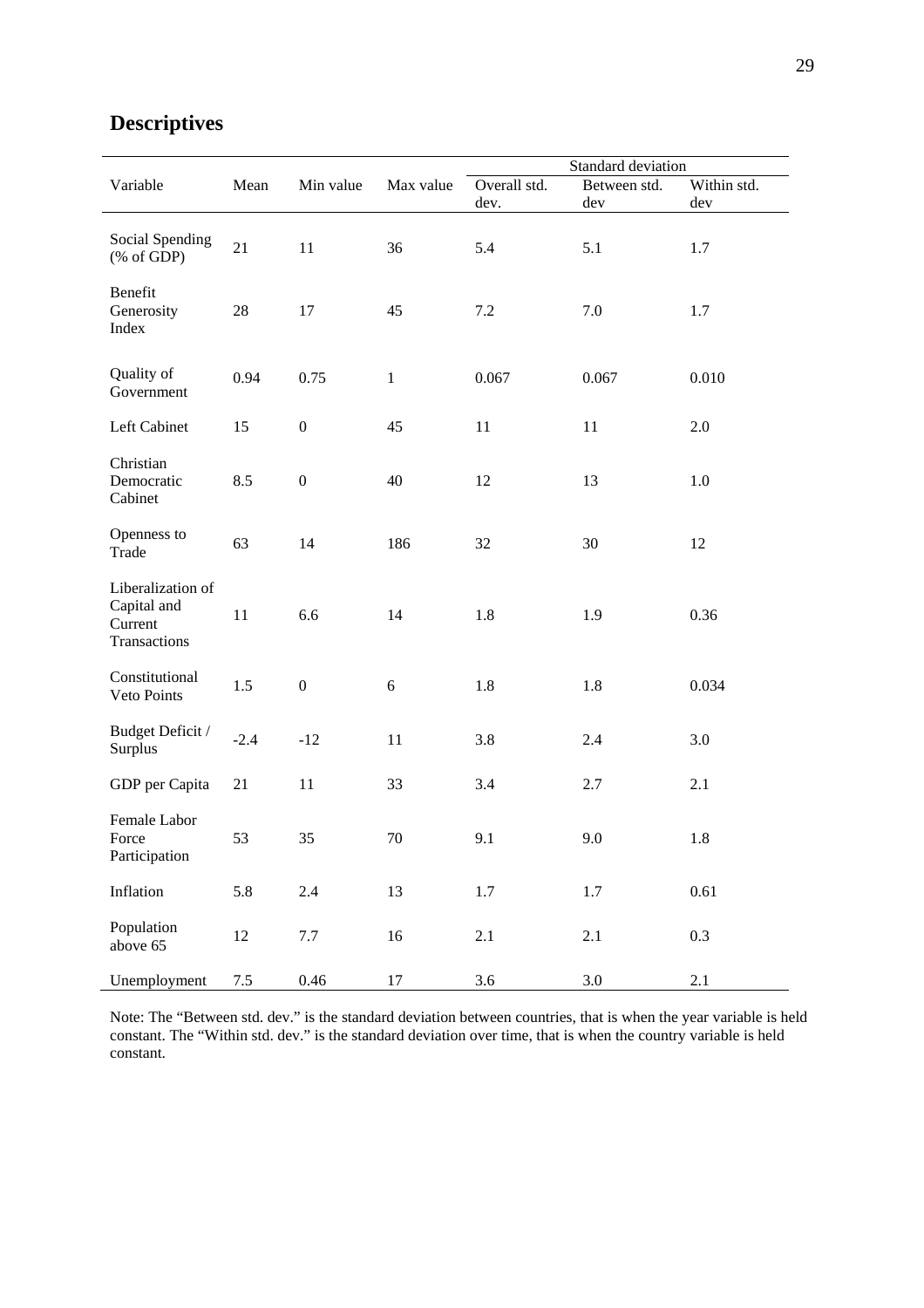### **References**

- Acemoglu, Daron, and James Robinson. 2008. The Role of Institutions in Growth and Development. Washington D.C.: The World Bank (On behalf of the Commission on Growth and Development).
- Adésínà, ´Jìmí O. 2007. *Social policy in sub-Saharan African context : in search of inclusive development*, *Social policy in a development context*. Basingstoke England ; New York: Palgrave Macmillan.
- Alber, Jens. 1984. Government Responses to Challenges of Unemployment. In *The Development of Welfare States in Europe and America*, edited by P. Flora. New Brunswick, N. J.: Transaction Books.
- Alber, Jens. 2006. Das "europäische Sozialmodell" und die USA *Leviathan Berliner Zeitschrift für Sozialwissenschaft* (2):207-240.
- Allan, James P., and Lyle Scruggs. 2004. Political partisanship and welfare state reform in advanced industrial societies. *American Journal of Political Science* 48 (3):496-512.
- Armingeon, Klaus, Marlène Gerber, Philipp Leimgruber, and Michelle Beyler. 2008. Comparative Political Data Set 1960-2006: Institute of Political Science, University of Berne,

http://www.ipw.unibe.ch/content/team/klaus\_armingeon/comparative\_political\_data\_s ets/index\_ger.html.

- Brautigam, Deborah, Odd-Helge Fjeldstad, and Mick Moore. 2008. *Taxation and statebuilding in developing countries : capacity and consent*. Cambridge, New York: Cambridge University Press.
- Carnes, Matthew E., and Isabela Mares. 2007. The Welfare State in Global Perspective. In *The Oxford Handbook of Comparative Politics*, edited by C. Boix and S. Stokes. Oxford: Oxford University Press.
- Esping-Andersen, Gøsta. 1990. *The Three Worlds of Welfare Capitalism*. Cambridge: Polity Press.
- Estevez-Abe, Margarita, Torben Iversen, and David Soskice. 2001. Social protection and the formation of skills: A reinterpretation of the welfare state. In *Varieties of capitalism: The institutional foundations of comparative*
- *advantage*, edited by P. A. Hall and D. Soskice. Oxford: Oxford University Press.
- Forbarth, William E. 1989. *Law and the Shaping of the American Labor Movement*. Cambridge, Mass.: Harvard University Press.
- Frisk Jensen, Mette. 2008. *Korruption og embedsetik: Danske embedsmænds korruption i perioden 1800 til 1886 (Diss.)*. Aalborg: Aalborg Universitet.
- Gilley, Bruce. 2006. The Determinants of State Legitimacy: Results for 72 countries. *International Political Science Review* 27 (1):47-71.
- Goodin, Robert E., Bruce Headey, Ruud Muffles, and Henk-Jan Dirven. 1999. *The Real Worlds of Welfare Capitalism*. Cambridge: Cambridge University Press.
- Hall, Peter. 2003. Aligning Ontology and Methodology in Comparative Politics. In *Comparative Historical Analysis in the Social Sciences*, edited by J. Mahoney and D. Rueschemeyer. New York: Cambridge University Press.
- Harling, Philip. 1996. *The Waning of 'Old Corruption'. The Politics of Economical Reform in Britain 1779-1846*. Oxford: Clarendon Press.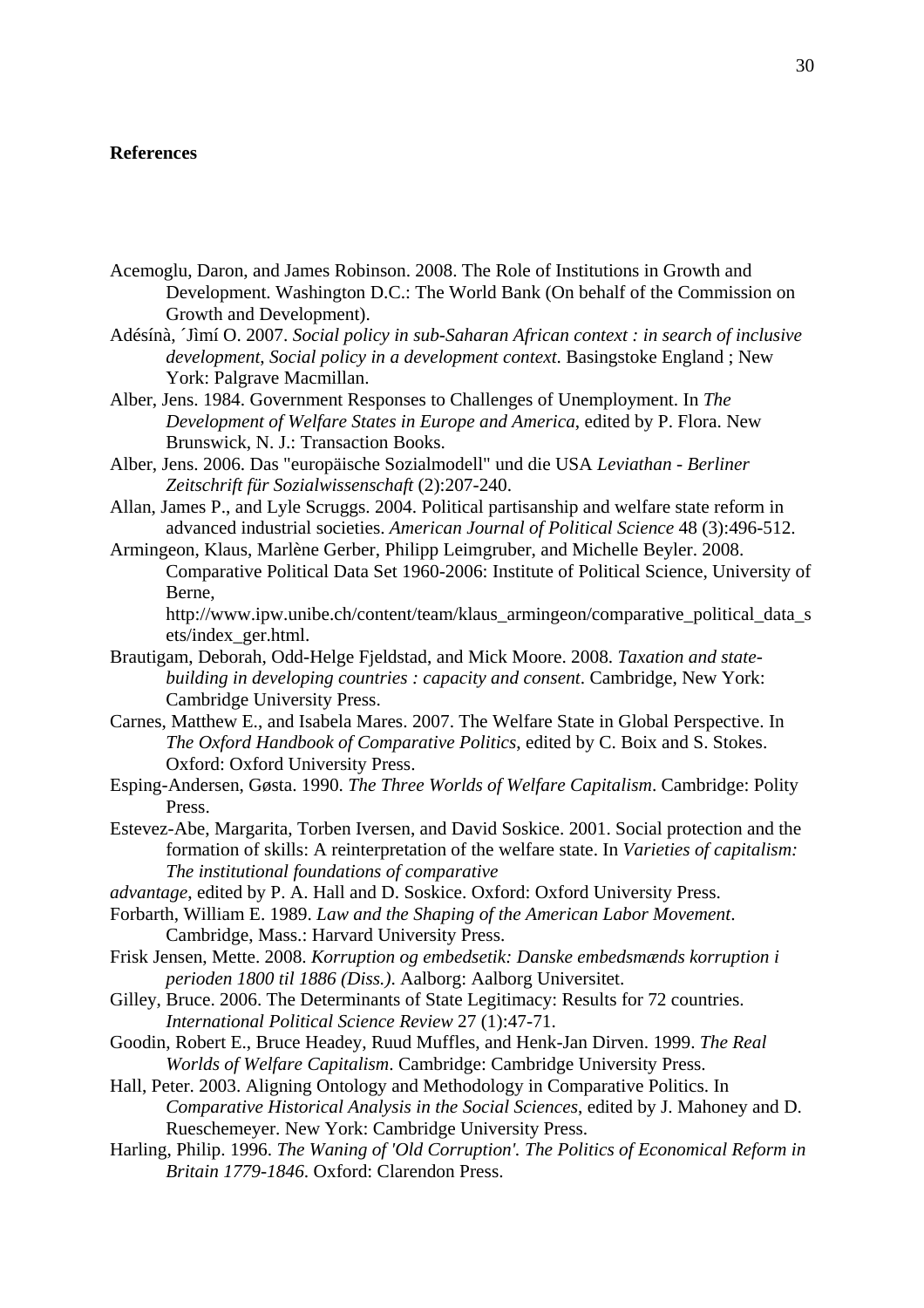- Hattam, Victoria Charlotte. 1993. *Labor visions and state power : the origins of business unionism in the United States*, *Princeton studies in American politics,*. Princeton, N.J.: Princeton University Press.
- Heston, Alan, Robert Summers, and Bettina Aten. 2002. Penn World Table Version 6.1: Center for International Comparisons at the University of Pennsylvania (CICUP).
- Holmberg, Sören, Bo Rothstein, and Naghmeh Nasiritousi. 2009. Quality of Government: What You Get. *Annual Review of Political Science* 13.
- Huber, Evelyn, Charles Ragin, John D. Stephens, Donald Brady, and Jason Beckfield. *Comparative Welfare State Data Set* 2004 [cited.
- Huber, Evelyne, and John D. Stephens. 2001. *Development and Crisis of the Welfare State*. Chicago: The University of Chicago Press.
- IMF. 2008. World Economic Outlook Databas, October 2008 ed.: International Monetary Fund.
- Iversen, Torben. 2005. *Capitalism, democracy, and welfare*. Cambridge: Cambridge University Press.
- Iversen, Torben, and David Soskice. 2006. Electoral institutions and the politics of coalitions: Why some democracies redistribute more than others. *American Political Science Review* 100 (2):165-181.
- Iversen, Torben, and John D. Stephens. 2008. Partisan politics, the welfare state, and three worlds of human capital formation. *Comparative Political Studies* 41 (4-5):600-637.
- Katz, Michael B. 1989. *The Undeserving Poor: From the War on Poverty to the War on Welfare*. New York: Pantheon Books.
- Kenworthy, Lane, and Jonas Pontusson. 2005. Rising Inequality and the Politics of Redistribution in Affliuent Countreis. *Perspectives on Politics* 3 (3):449-471.
- Knack, Stephen, and Philip Keefer. 1995. Institutions and Economic Performance: Cross-Country Tests Using Alternative Institutional Measures. *Economics and Politics* 7 (3):207-227.
- Kornai, János, Bo Rothstein, and Susan Rose-Ackerman. 2004. *Creating Social Trust in Post-Socialist Transition*. New York: Palgrave/Macmillan.
- Korpi, Walter. 1974. Conflict, Power and Relative Deprivation. *American Political Sceince Review* 68 (4):1569-1578.
- Korpi, Walter. 1983. *The Democratic Class Struggle*. London: Routledge & Kegan Paul.
- Korpi, Walter. 1988. Power, Politics, and State Autonomy in the Development of Social Citizenship - Social Rights During Sickness in 18 OECD Countries since 1930. *American Sociological Review* 54 (3):309-328.
- Korpi, Walter. 2001. Contentious institutions An augmented rational-action analysis of the origins and path dependency of welfare state institutions in Western countries. *Rationality and Society* 13 (2):235-283.
- Korpi, Walter. 2006. Power resources and employer-centered approaches in explanations of welfare states and varieties of capitalism - Protagonists, consenters, and antagonists. *World Politics* 58 (2):167-+.
- Korpi, Walter, and Joakim Palme. 1998. The Paradox of Redistribution and Strategies of Equality: Welfare State Institutions, Inequality, and Poverty in the Western Countries. *American Sociological Review* 63 (5):661-687.
- Korpi, Walter, and Joakim Palme. 2003. New politics and class politics in the context of austerity and globalization: Welfare state regress in 18 countries, 1975-95. *American Political Science Review* 97 (3):425-446.
- Kumlin, Staffan. 2004. *The Personal and the Political: How Personal Welfare State Experiences Affect Political Trust and Ideology*. New York: Palgrave/Macmillan.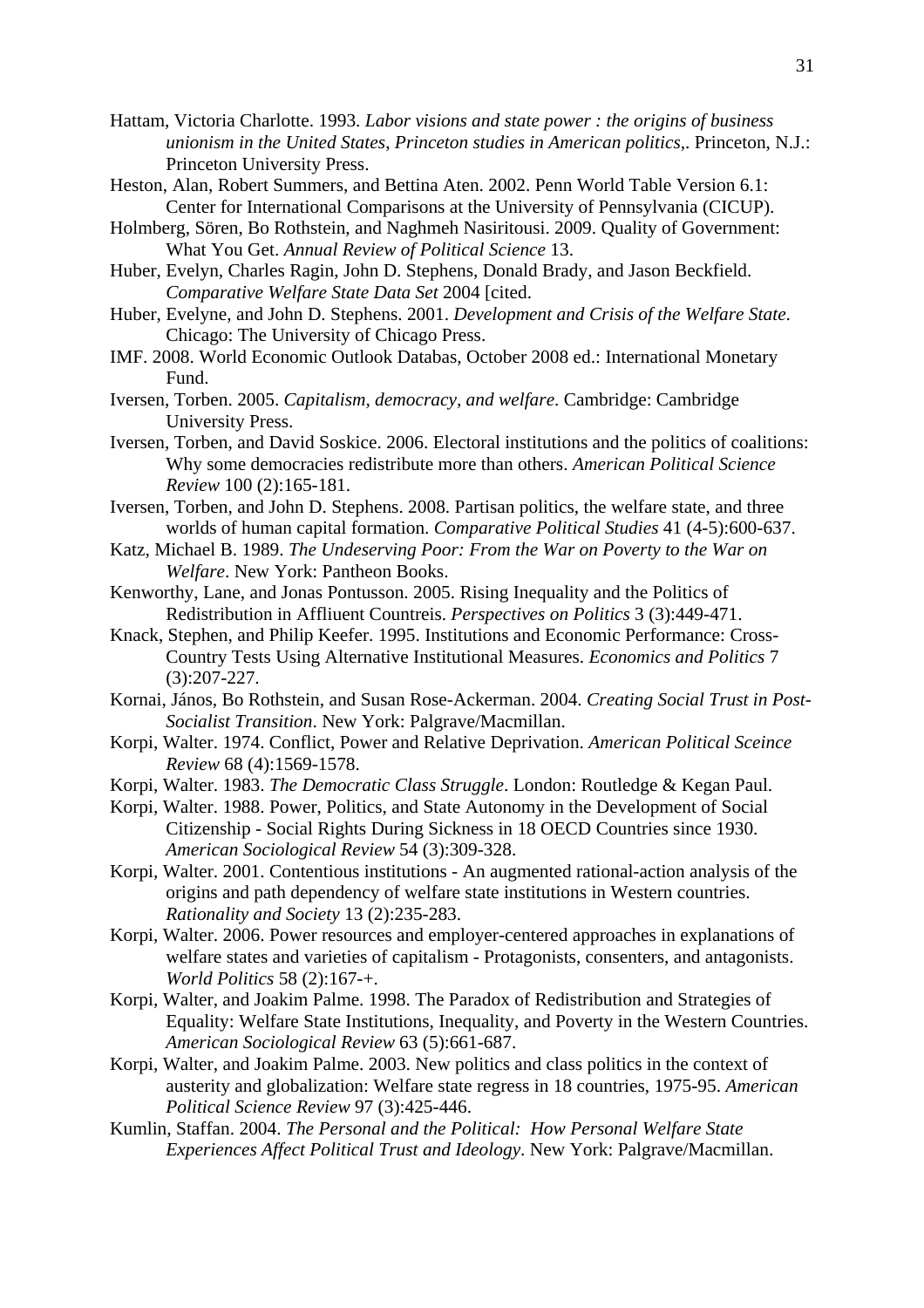- Kumlin, Staffan, and Bo Rothstein. 2005. Making and Breaking Social Capital. The Impact of Welfare State Institutions. *Comparative Political Studies* 38 (4):339-365.
- Larsen, Christian Albrekt. 2006. *The institutional logic of welfare attitudes : how welfare regimes influence public support*. Aldershot, England ; Burlington, VT: Ashgate.
- Larsen, Christian Albrekt. 2008. The Institutional Logic of Welfare State Attitudes. *Comparative Political Studies* 41 (2):145-168.
- Levi, Margaret. 1998. *Consent, Dissent, and Patriotism*. New York: Cambridge University Press.
- Lindbom, Anders. 2001. Dismantling the social democratic welfare model? Has the Swedish welfare state lost its defining characteristics? *Scandinavian Political Studies* 24 (3):171-193.
- Mares, Isabela. 2003. *The politics of social risk : business and welfare state development*, *Cambridge studies in comparative politics*. Cambridge: Cambridge university press.
- Mares, Isabela. 2005. Social protection around the world External insecurity, state capacity, and domestic political cleavages. *Comparative Political Studies* 38 (6):623-651.
- Moene, Karl-Ove., and Michael Wallerstein. 2003. Earnings inequality and welfare spending - A disaggregated analysis. *World Politics* 55 (4):485-+.
- Norris, Pippa, and Ronald Inglehart. 2004. *Sacred and secular : religion and politics worldwide*, *Cambridge studies in social theory, religion, and politics*. Cambridge: Cambridge University Press.
- North, Douglass C. 1998. Economic Performance Through Time. In *The New Institutionalism in Sociology*, edited by M. C. Brinton and V. Nee. New York: Russell Sage Foundation.
- OECD. 2006. Population and Labour Force Statistics. Vol 2006 release 02 (http://www.oecd.org/std/labour): Paris: Organisation for Economic Co-operation And Development. .
- OECD. 2007. Main Economic Indicators. Paris (http://www.oecd.org/std/mei): Organisation for Economic Co-operation And Development.
- Paster, Thomas. 2009. *Choosing Lesser Evils: The Role of Business in the Development of the German Welfare State from the 1880s to the 1990s (Diss.)*. San Domenica Di Fiesole (Florence): European University Institute, Department of Political and Social Science.
- Paz-Fuchs, Amir. 2008. *Welfare to work : conditional rights in social policy*, *Oxford monographs on labour law*. Oxford: Oxford University Press.
- Pontusson, Jonas. 2005. *Inequality and prosperity : social Europe vs. liberal America*. Ithaca, New York: Cornell University Press.
- Quinn, Dennis. 1997. The Correlates of Change in International Financial Regulation. *American Political Sceince Review* 91 (3):531-551.
- Rawls, John. 1971. *A Theory of Justice*. Oxford: Oxford University Press.
- Riesco, Manuel, and Sonia M. Draibe, eds. 2007. *Latin America: A New Developmental Welfare State Model in the Making?* New York: Palgrave/Macmillan.
- Rother, Larry. 1999. Where Taxes Aren't So Certain. *New York Times*, March 21, 1999, 4:3.
- Rothstein, Bo. 1991. State Structures and Variations in Corporatism: The Swedish Case. *Scandinavian Political Studies* 14 (3):149-171.
- Rothstein, Bo. 1998. *Just Institutions Matter: The Moral and Political Logic of the Universal Welfare State*. Cambridge: Cambridge University Press.
- Rothstein, Bo. 2001. The Universal Welfare State as a Social Dilemma. *Rationality and Society* 14 (2):190-214.
- Rothstein, Bo. 2007. Anti-Corruption: A "Big-Bang" Theory. Gothenburg: The Quality of Government Institute at University of Gothenburg. Working Paper 2007:3.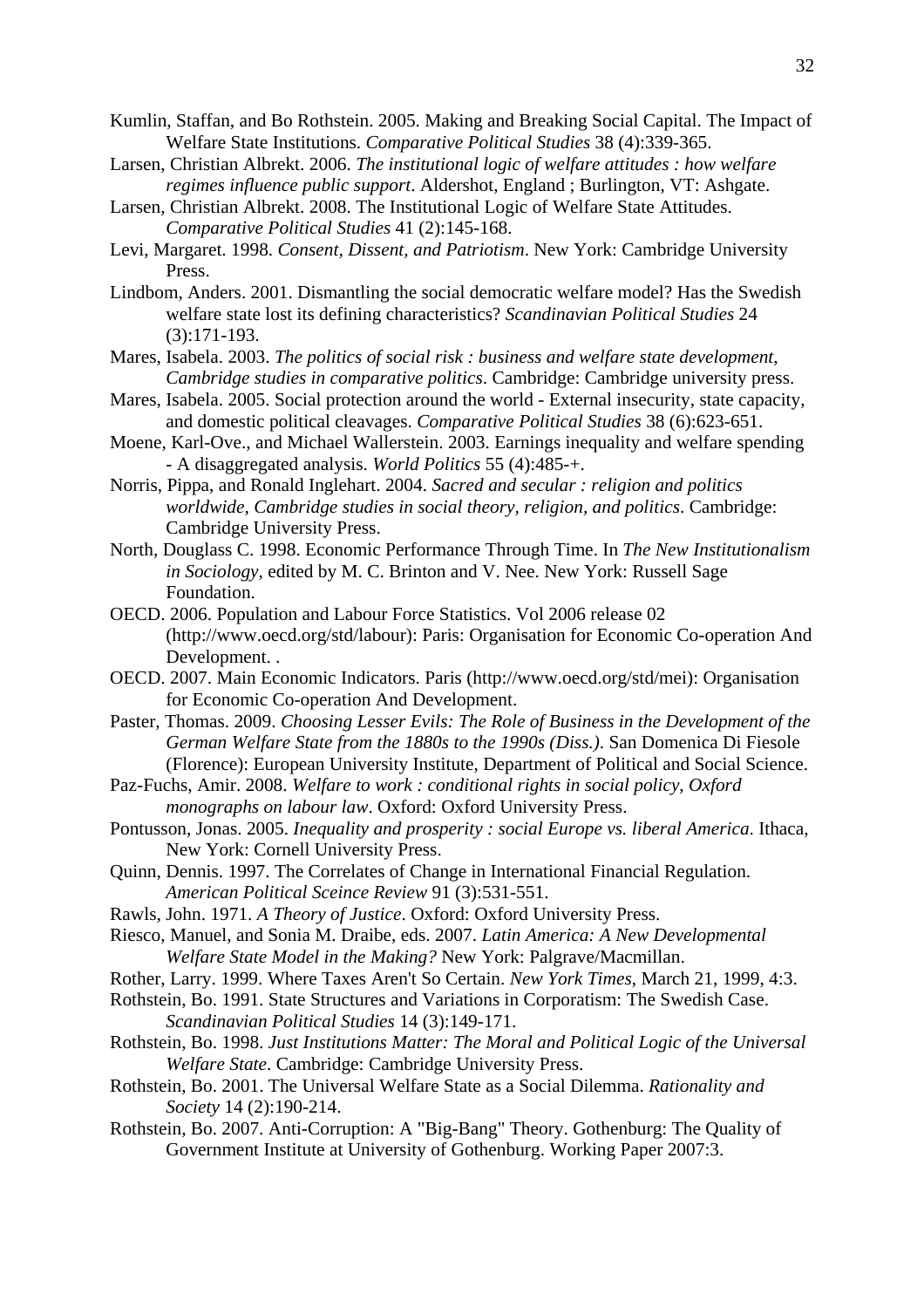- Rothstein, Bo, and Jan Teorell. 2008. What is Quality of Government: A Theory of Impartial Political Institutions. *Governance-an International Journal of Policy and Administration* 21 (2):165-190.
- Rothstein, Bo, and Eric M. Uslaner. 2005. All for All. Equality, Corruption and Social Trust. *World Politics* 58 (3):41-73.
- Rubinstein, W. D. 1987. *Elites and the Wealthy in Modern British History*. Sussex: The Harvester Press.
- Rudra, Nita. 2004. Openness, welfare spending, and inequality in the developing world. *International Studies Quarterly* 48 (3):683-709.
- Samanni, Marcus, Jan Teorell, Staffan Kumlin, and Bo Rothstein. *The QoG Social Policy Data Set. Version 4.* The Quality of Government Institute, University of Gothenburg, 2008 [cited. Available from www.qog.pol.gu.se.
- Samson, M. J. 2002. The social, economic and fiscal impact of comprehensive social security reform for South Africa. *Social Dynamics-a Journal of the Centre for African Studies University of Cape Town* 28 (2):69-97.
- Schmidt, Vivien A. 2002. Does discourse matter in the politics of welfare state adjustment? *Comparative Political Studies* 35 (2):168-193.
- Schmidt, Vivien A. 2009. Putting the Political Back into Political Economy by Bringing the State Back in Yet Again. *World Politics* 61 (3):516-546.
- Scholz, John T. 1998. Trust, Taxes and Compliance. In *Trust & Governance*, edited by V. Braithwaite and M. Levi. New York: Russell Sage Foundation.
- Scruggs, Lyle. 2002. The Ghent system and union membership in Europe, 1970-1996. *Political Research Quarterly* 55 (2):275-297.
- Scruggs, Lyle. 2006. Welfare State Entitlements Data Set: A Comparative Institutional Analysis of Eighteen Welfare States, version 1.2. (http://sp.uconn.edu/~scruggs/wp.htm).
- Scruggs, Lyle. 2007. Welfare State Generosity Across Space and Time. In *Investigating Welfare State Change*, edited by J. Clasen and N. A. Seigel. Cheltenham: Edward Elgar.
- Scruggs, Lyle, and James Allan. 2006. Welfare-state decommodification in 18 OECD countries: a replication and revision. *Journal of European Social Policy* 16 (1):55-72.
- Seligson, Mitchell A. 2002. The Impact of Corruption on Regime Legitimacy: A Comparative Study of Four Latin American Countries *Journal of Politics* 64 (2):408-433.
- Skocpol, Theda. 1987. America's incomplete welfare state. The Limits of New Deal reforns and the origins of the present crisis. In *Stagnation and Renewal in Social Policy*, edited by M. Rein. Armonk, New York: M E Sharpe.
- Skocpol, Theda. 1992. *Protecting Soldiers and Mothers: The Political Origins of Social Policy in the United States*. Cambridge, Mass.: Harvard University Press.
- Smeeding, Timothy. 2004. Twenty Years of Research on Income Inequality, Poverty and Redistribution in the Developed World: Introduction and Overview. *Socio-Economic Review* 2 (2):149-163.
- Sorj, Bernardo, and Danilo Martuccelli. 2008. *The Latin America Challenge: Social Cohesion and Democracy*. Buenos Aires: The Edelstein Center for Social Research.
- Soss, Joe, and Sanford F. Schram. 2007. A public transformed? Welfare reform as policy feedback. *American Political Science Review* 101 (1):111-127.
- Steinmetz, Geroge. 1991. Workers and the Welfare State in Imperial Germany. *Internatonal Labor and Working-Class History* 40:18-46.
- Svallfors, Stefan. 2006. *The Moral Economy of Class: Class and Attitudes in Comparative Perspectiv*. Stanford: Stanford University Press.